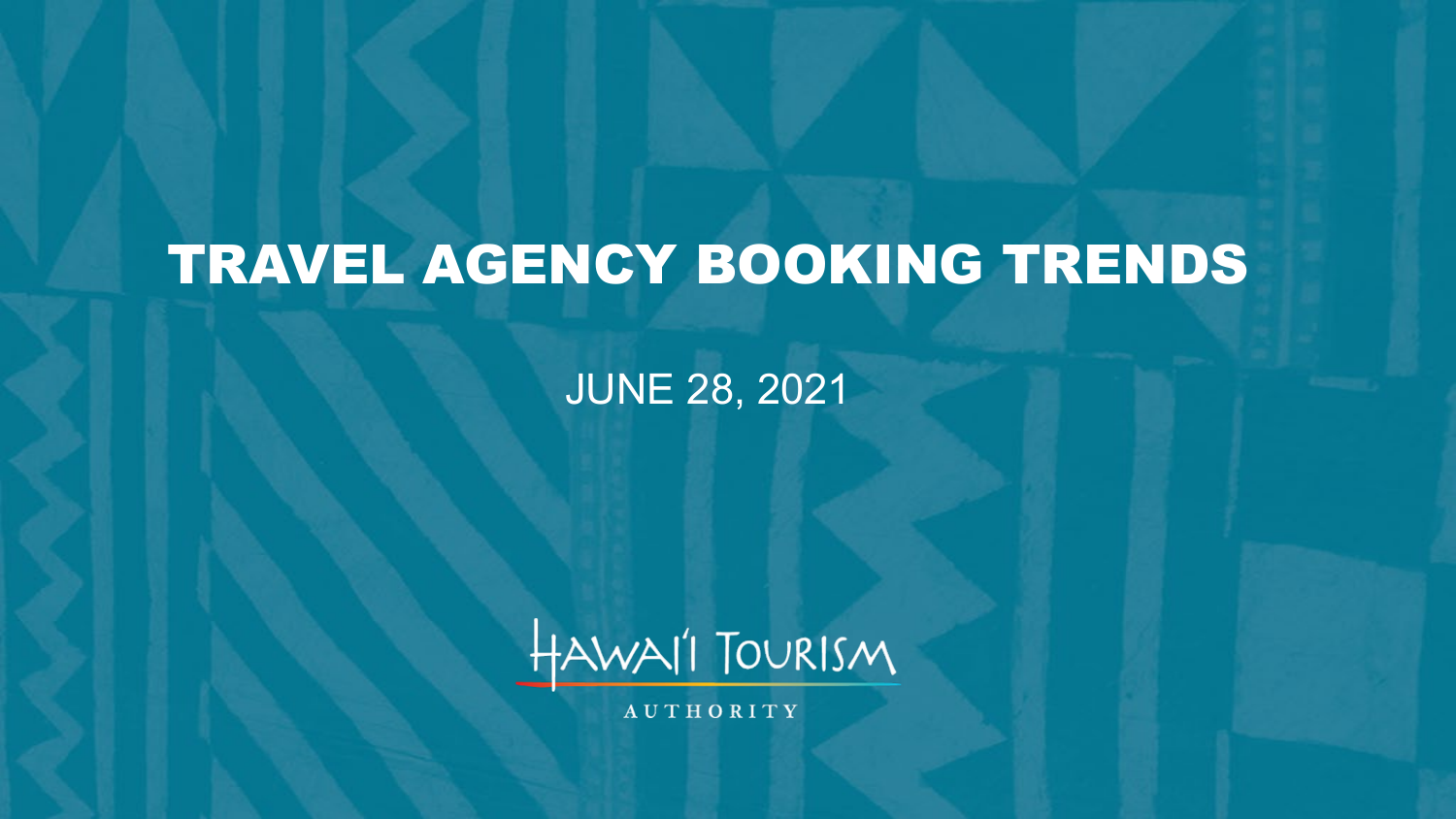# Global Agency Pro

- HTA subscribes to Global Agency Pro, an online travel distribution system consisting of Travel Agency data.
- Global Agency Pro provides access to over 90% of the world's Travel Agency airline transactions.
- The database consists of five years of historical ticketing data and one year of advance purchase data.
- The information is updated daily with a recency of two days prior to current date.

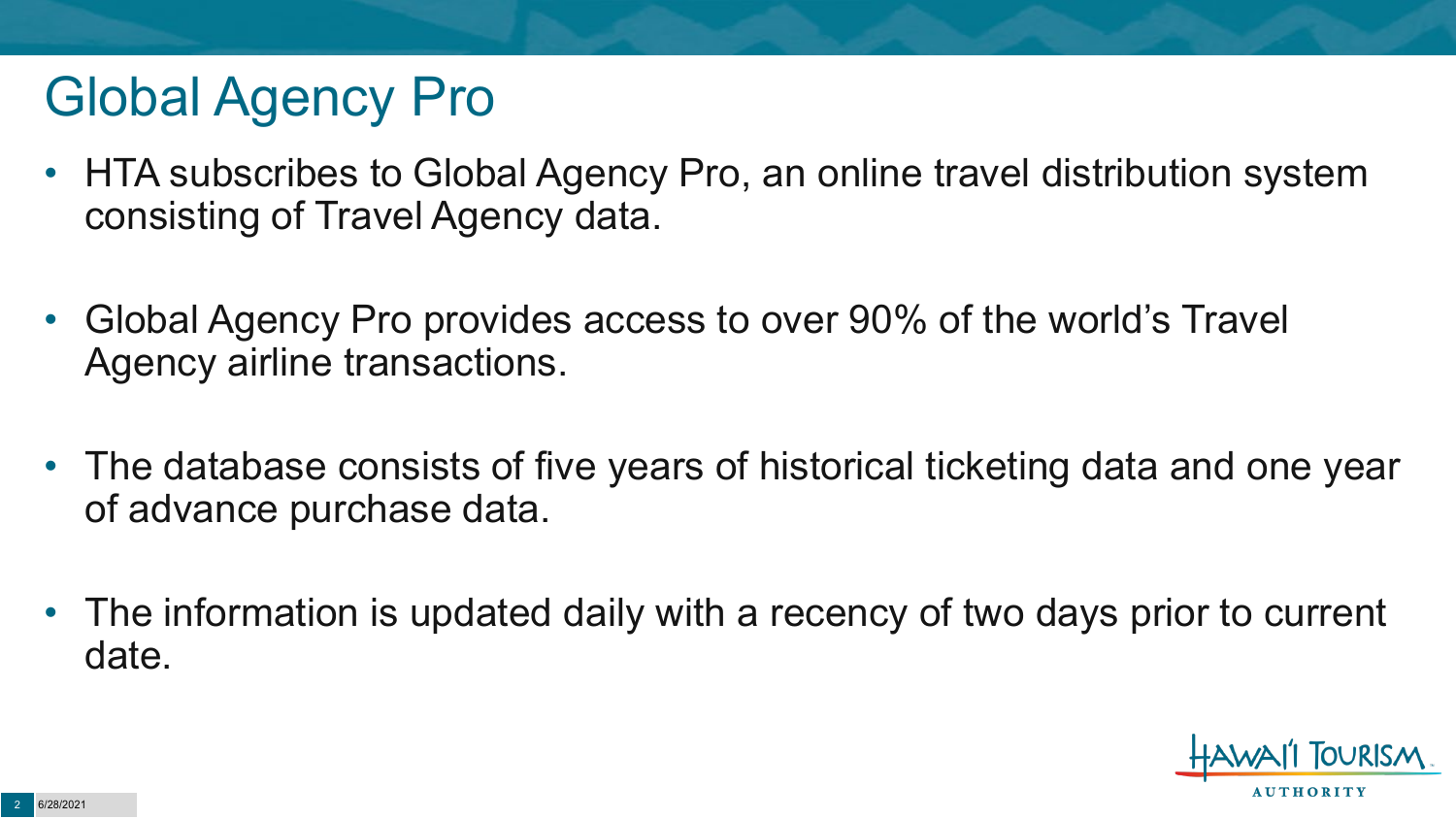# Global Agency Pro Index

#### • Bookings

– Net sum of the number of visitors (i.e., excluding Hawai'i residents and inter-island travelers) from Sales transactions counted, including Exchanges and Refunds.

#### • Booking Date

– The date on which the ticket was purchased by the passenger. Also known as the Sales Date.

#### • Travel Date

– The date on which travel is expected to take place.

#### • Point of Origin Country

– The country which contains the airport at which the ticket started.

#### • Travel Agency

– Travel Agency associated with the ticket is doing business (DBA).

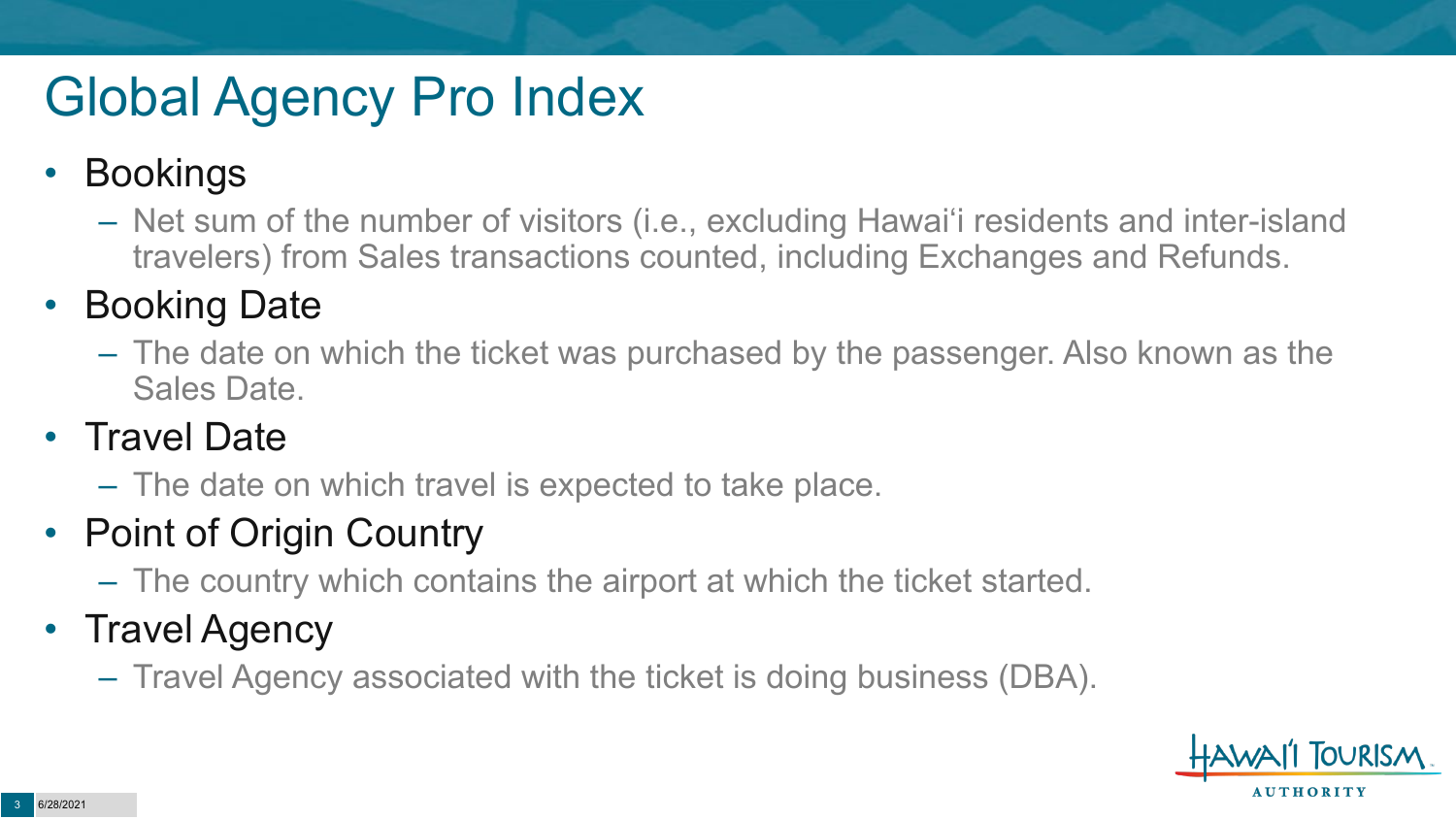US

#### Travel Agency Booking Pace for Future Arrivals, by Month

#### Travel Agency Booking Pace for Future Arrivals, by Quarter

OURISM.

**AUTHORITY** 



Source: Global Agency Pro as of 06/26/21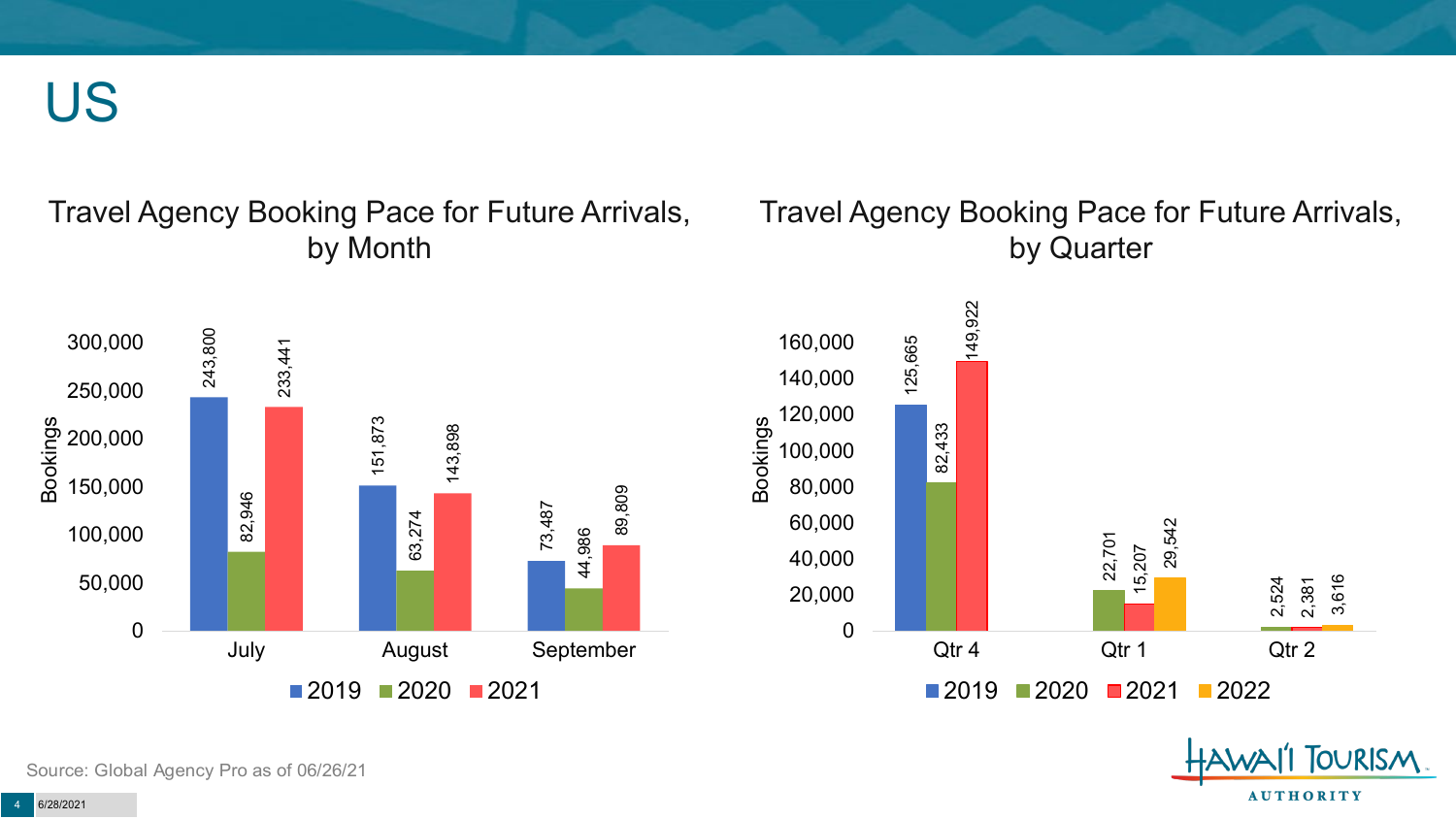

#### Travel Agency Booking Pace for Future Arrivals, by Month

#### Travel Agency Booking Pace for Future Arrivals, by Quarter

**OURISM** 

**AUTHORITY** 



Source: Global Agency Pro as of 06/26/21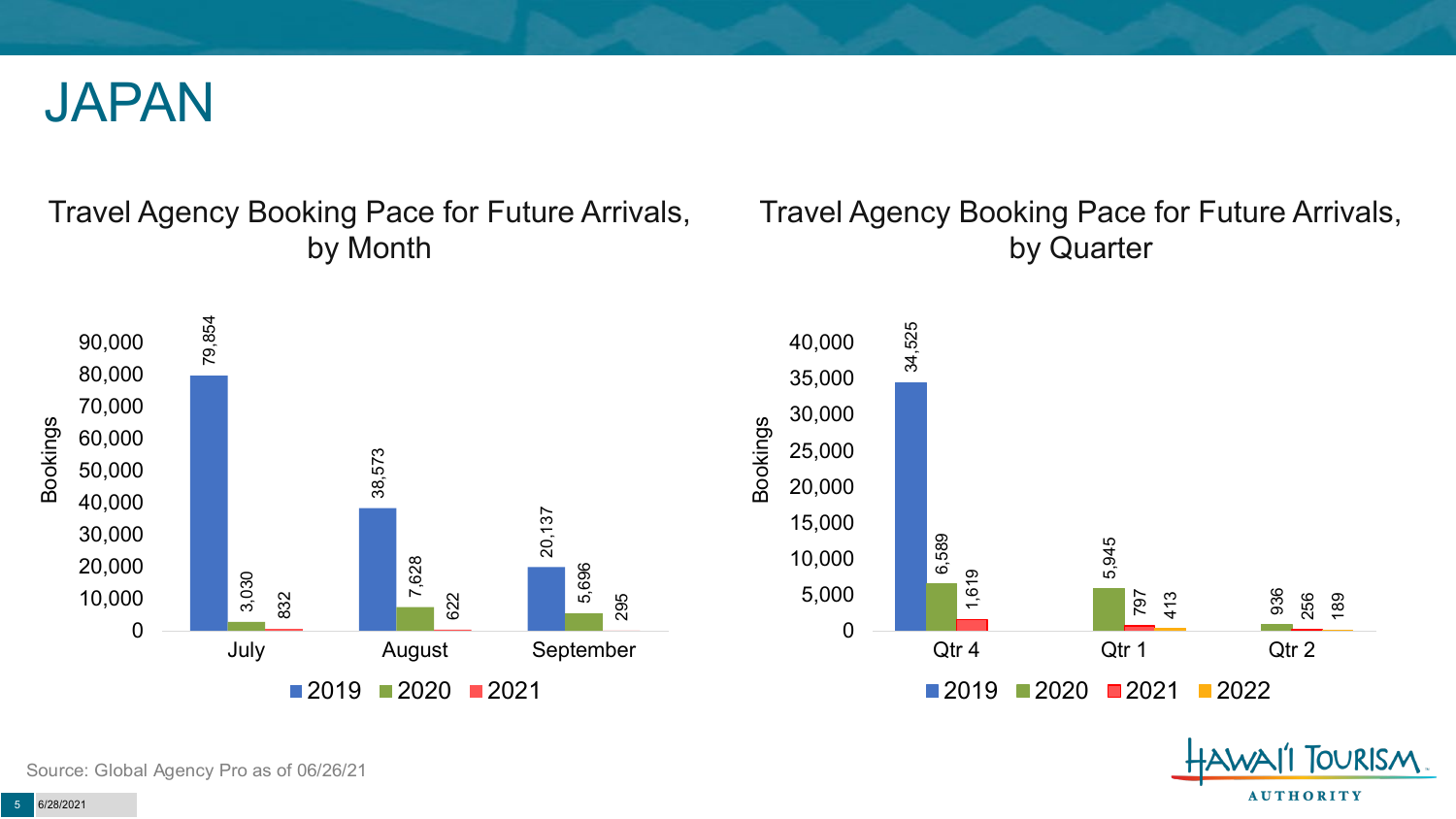#### CANADA

#### Travel Agency Booking Pace for Future Arrivals, by Month

#### Travel Agency Booking Pace for Future Arrivals, by Quarter





**FOURISM** 

**AUTHORITY**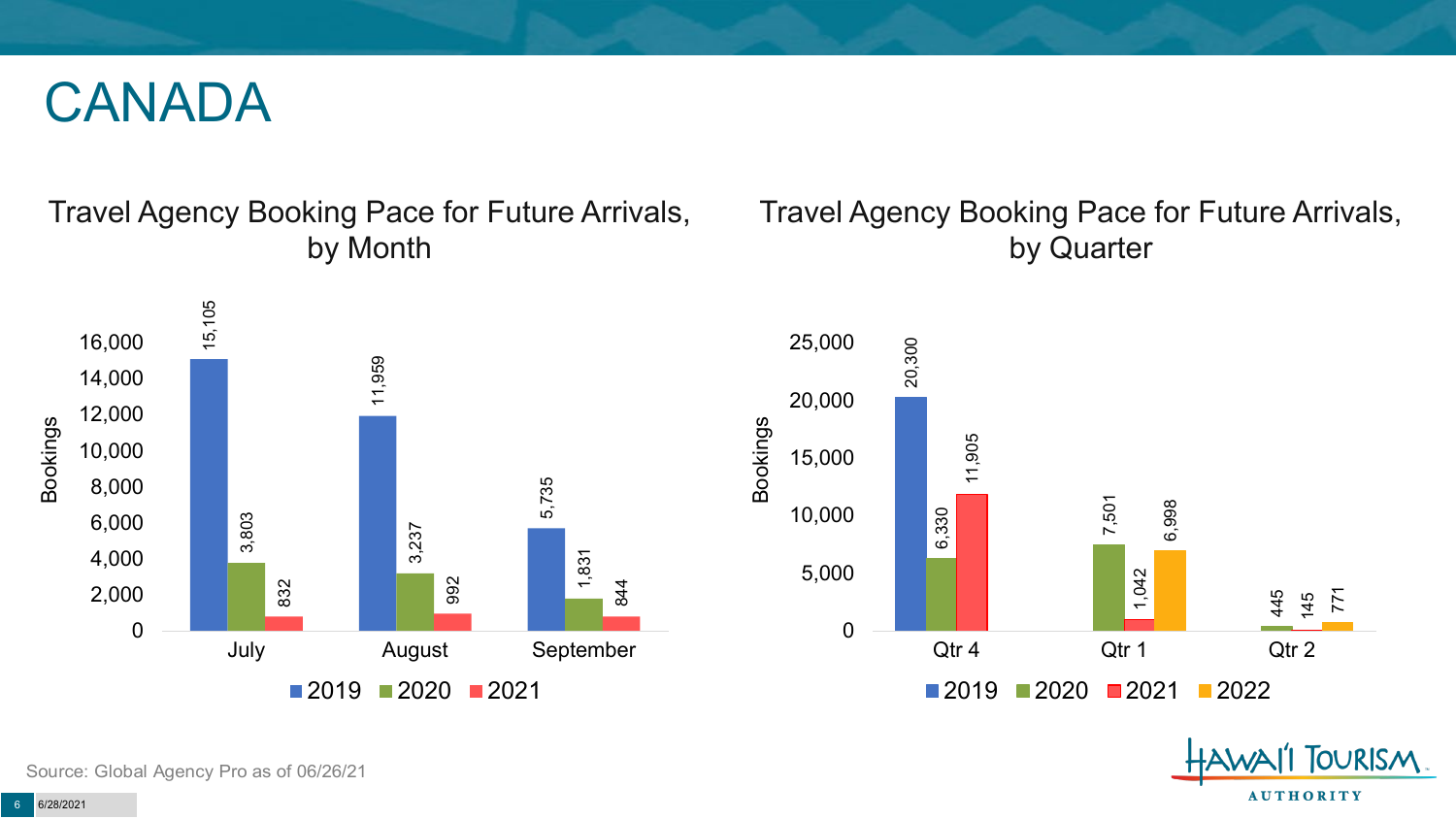#### KOREA

#### Travel Agency Booking Pace for Future Arrivals, by Month

#### Travel Agency Booking Pace for Future Arrivals, by Quarter

**FOURISM** 

**AUTHORITY** 



Source: Global Agency Pro as of 06/26/21

6/28/2021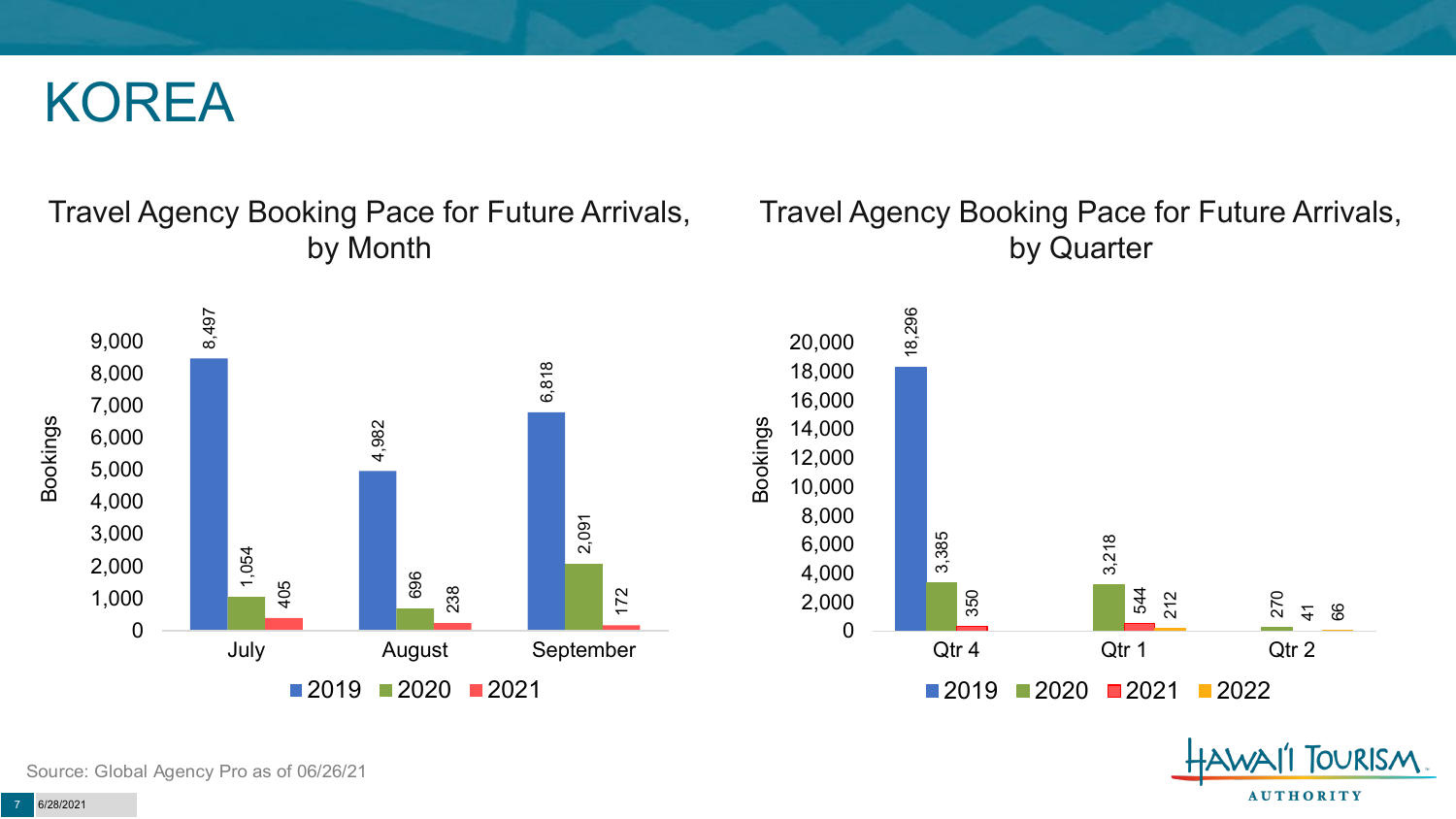#### AUSTRALIA

Travel Agency Booking Pace for Future Arrivals, by Month



#### Travel Agency Booking Pace for Future Arrivals, by Quarter



OURISM.

**AUTHORITY** 

Source: Global Agency Pro as of 06/26/21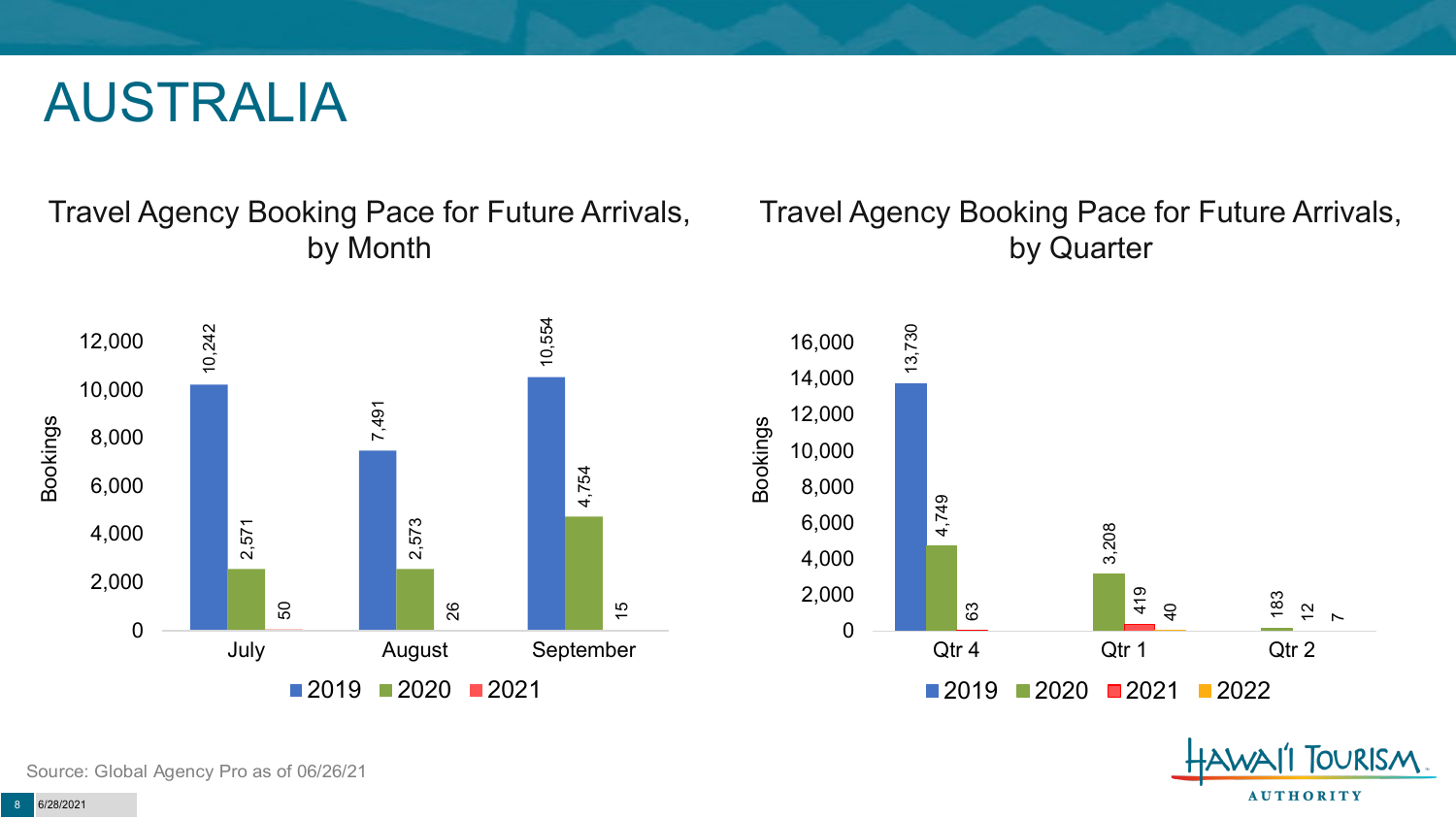# O'ahu by Month 2021











Source: Global Agency Pro as of 06/26/21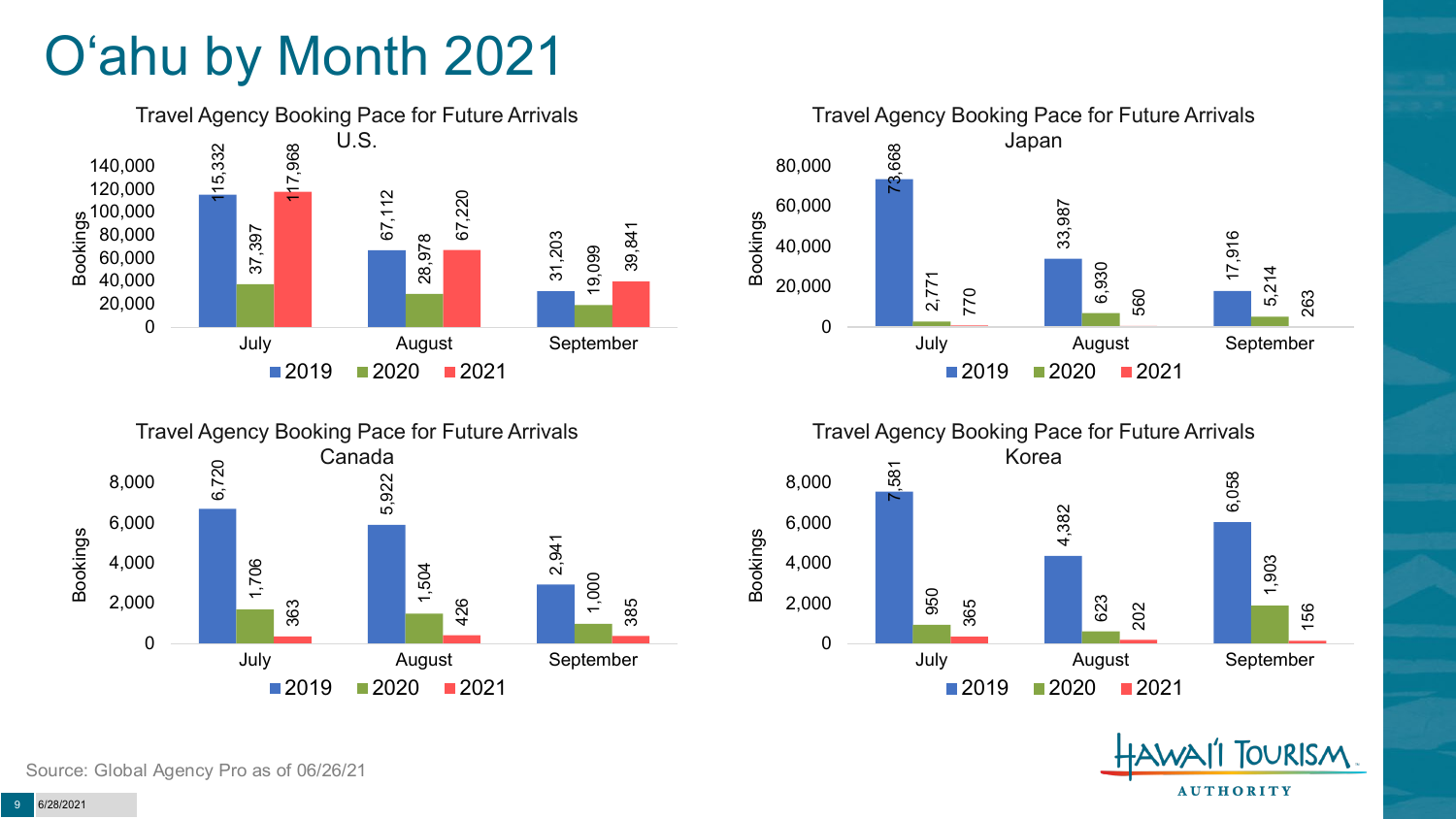# O'ahu by Month 2021 (cont.)



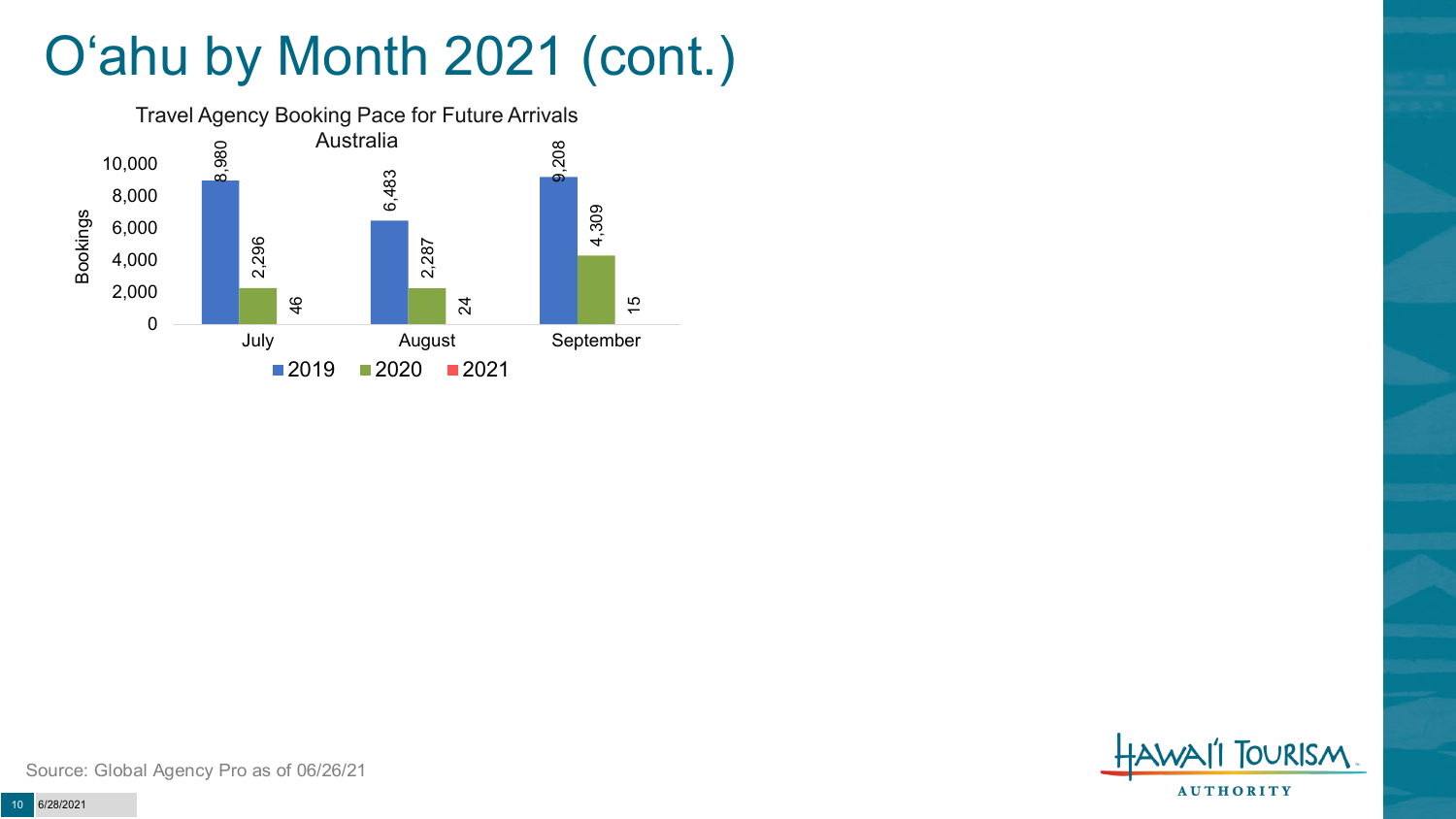### O'ahu by Quarter 2021









**TOURISM AUTHORITY** 

Source: Global Agency Pro as of 06/26/21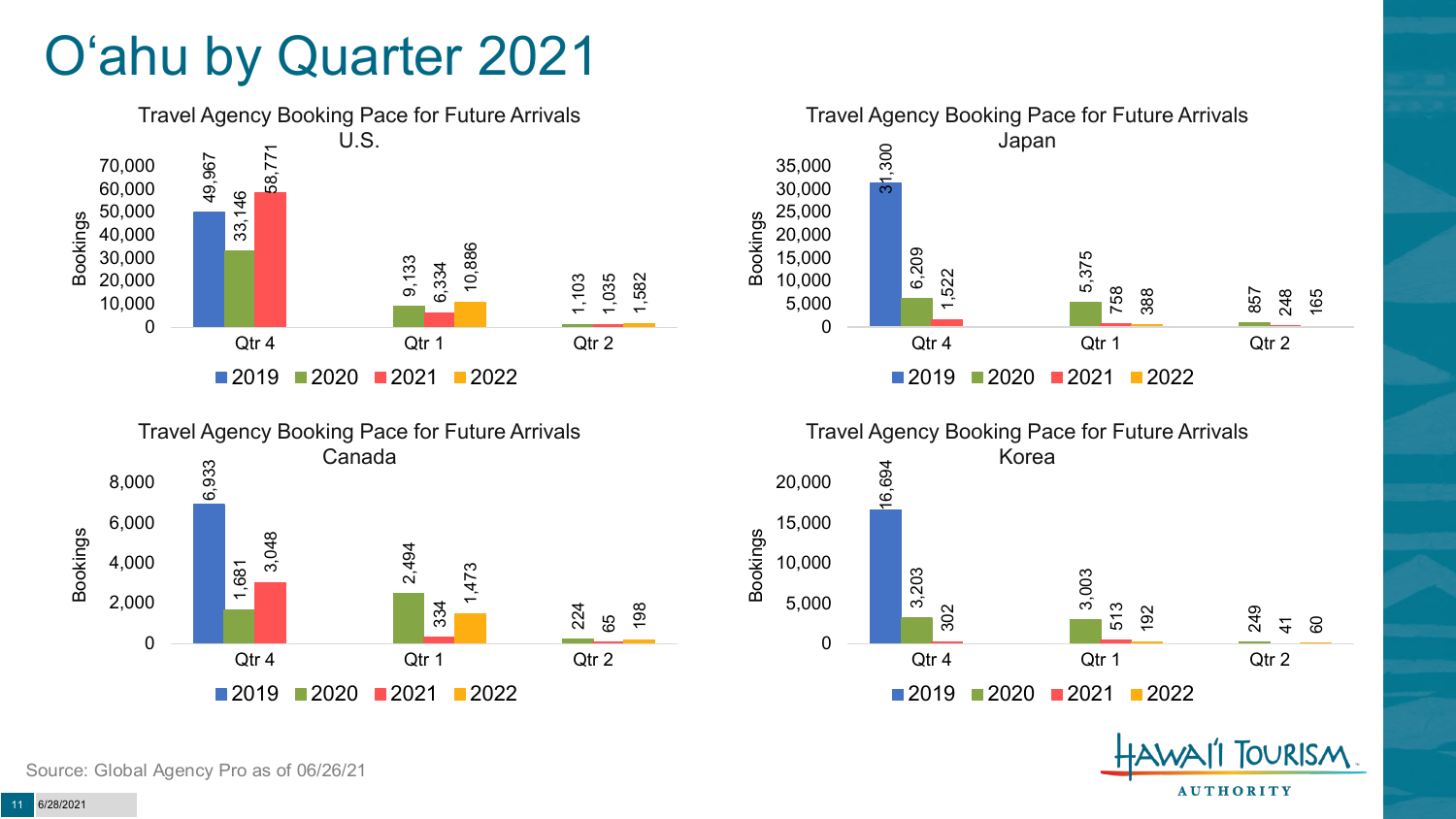### O'ahu by Quarter 2021 (cont.)



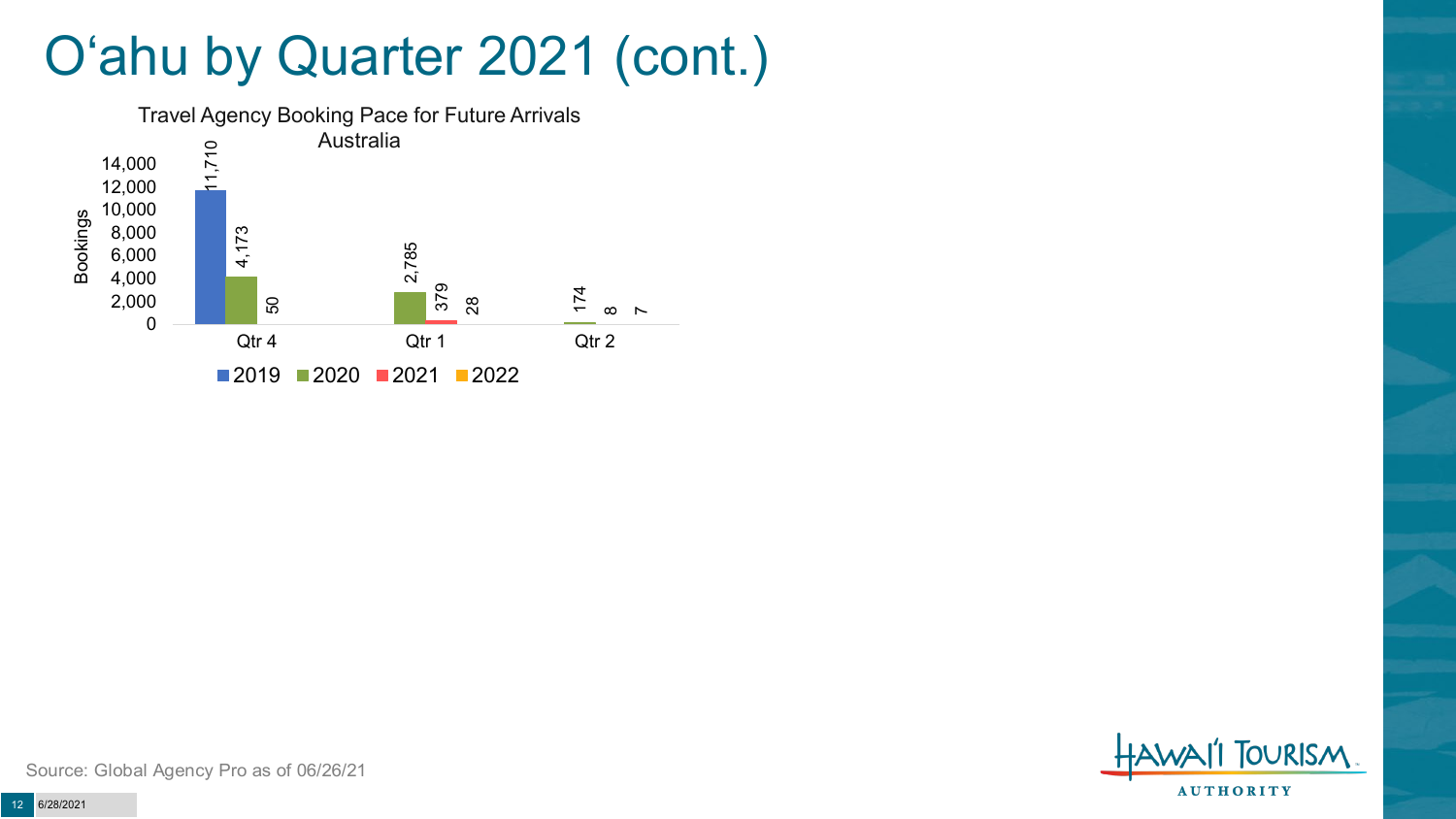# Maui by Month 2021







Travel Agency Booking Pace for Future Arrivals Korea 339 288 512 27 26 96  $\infty$  $\frac{8}{1}$  $\sim$ 0 100 200 300 400 500 600 July August September  $2019$  2020 2021

Bookings



Source: Global Agency Pro as of 06/26/21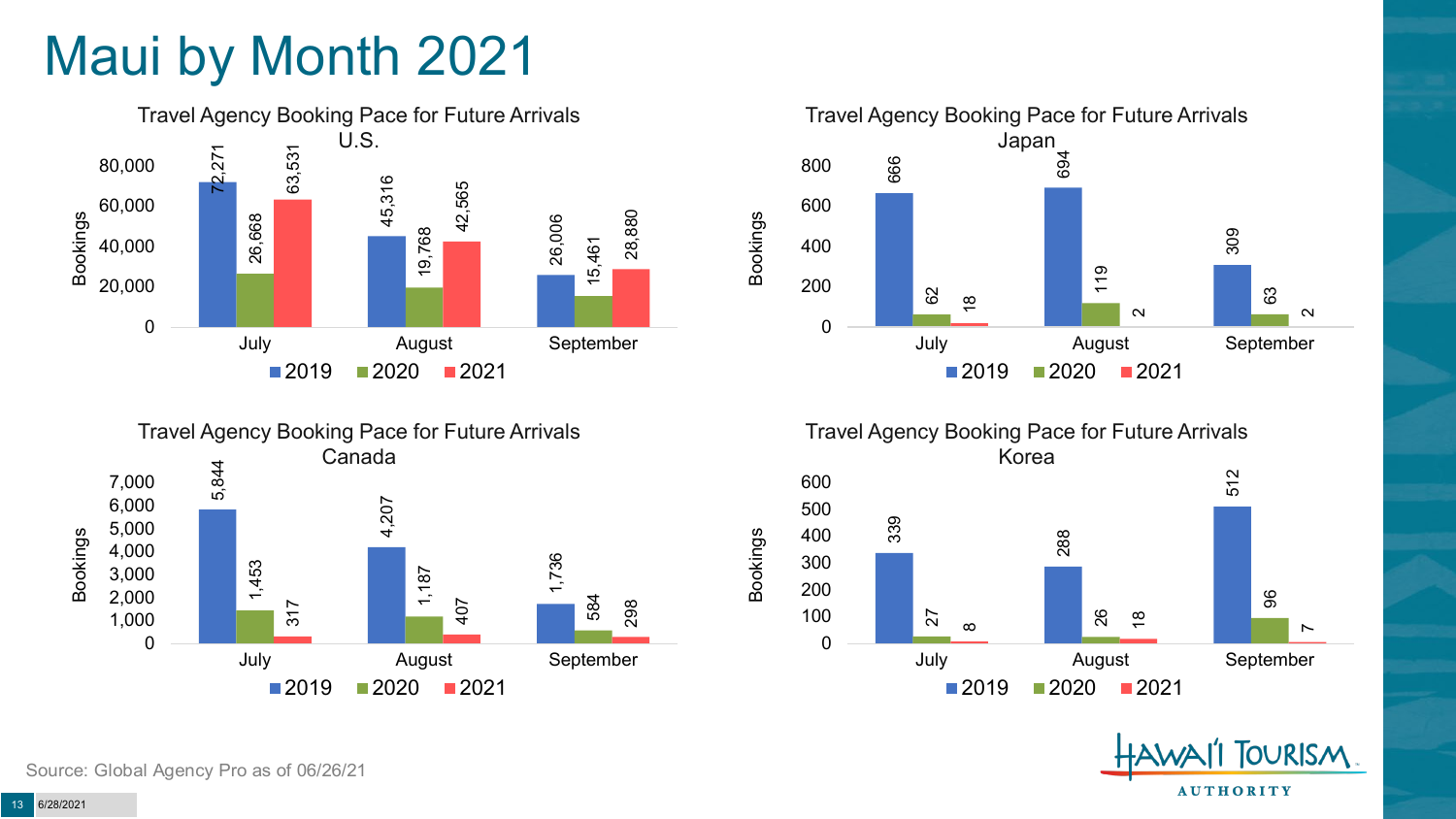# Maui by Month 2021 (cont.)



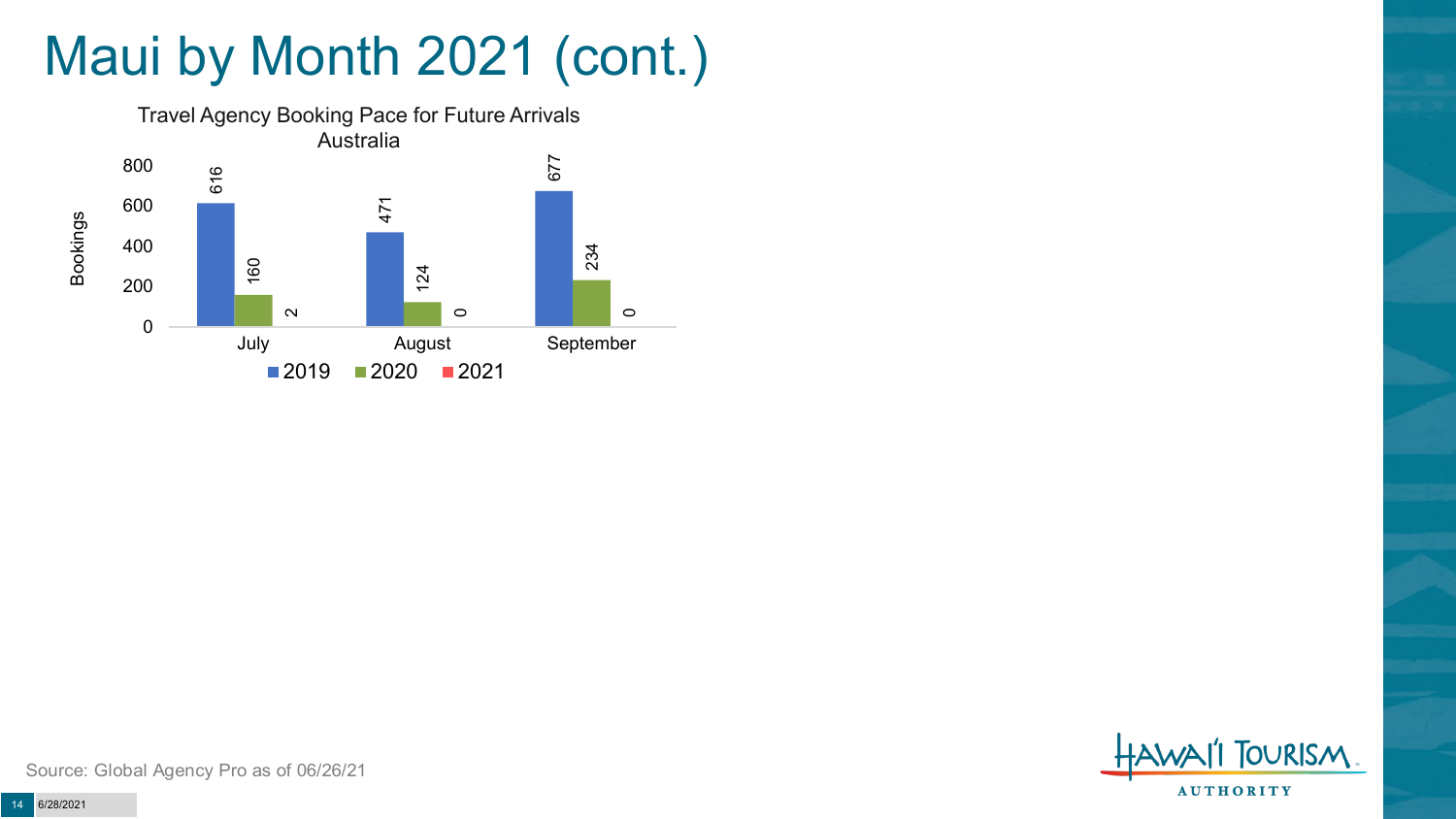### Maui by Quarter 2021





Travel Agency Booking Pace for Future Arrivals Japan 491 69  $\overline{7}$ 24 2<br>2<br>2 13 75 0 100 200 300 400 500 600 Qtr 4 Qtr 1 Qtr 2 Bookings ■2019 ■2020 ■2021 ■2022



**TOURISM** 

**AUTHORITY** 

Source: Global Agency Pro as of 06/26/21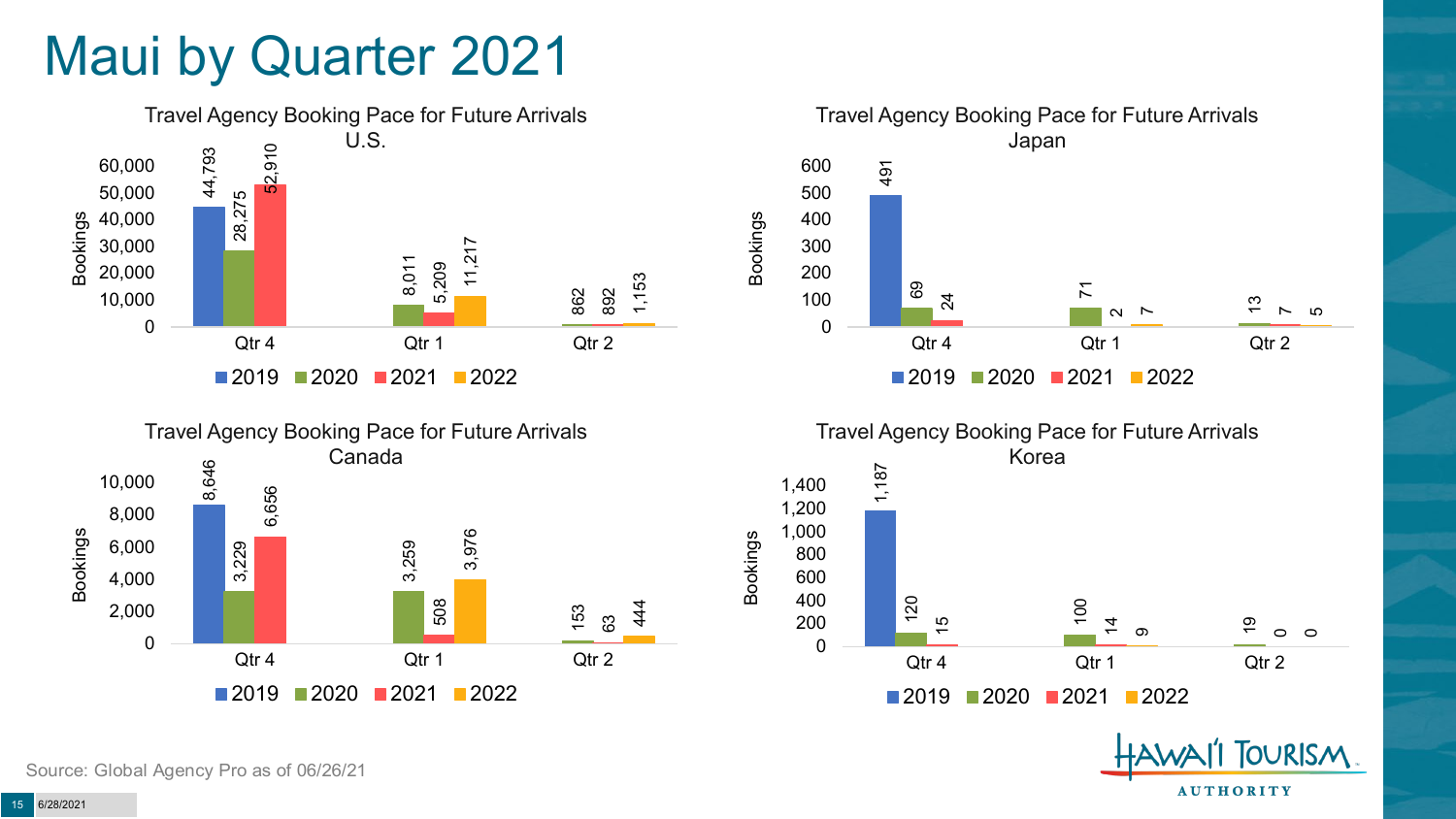### Maui by Quarter 2021 (cont.)



**OURISM AUTHORITY**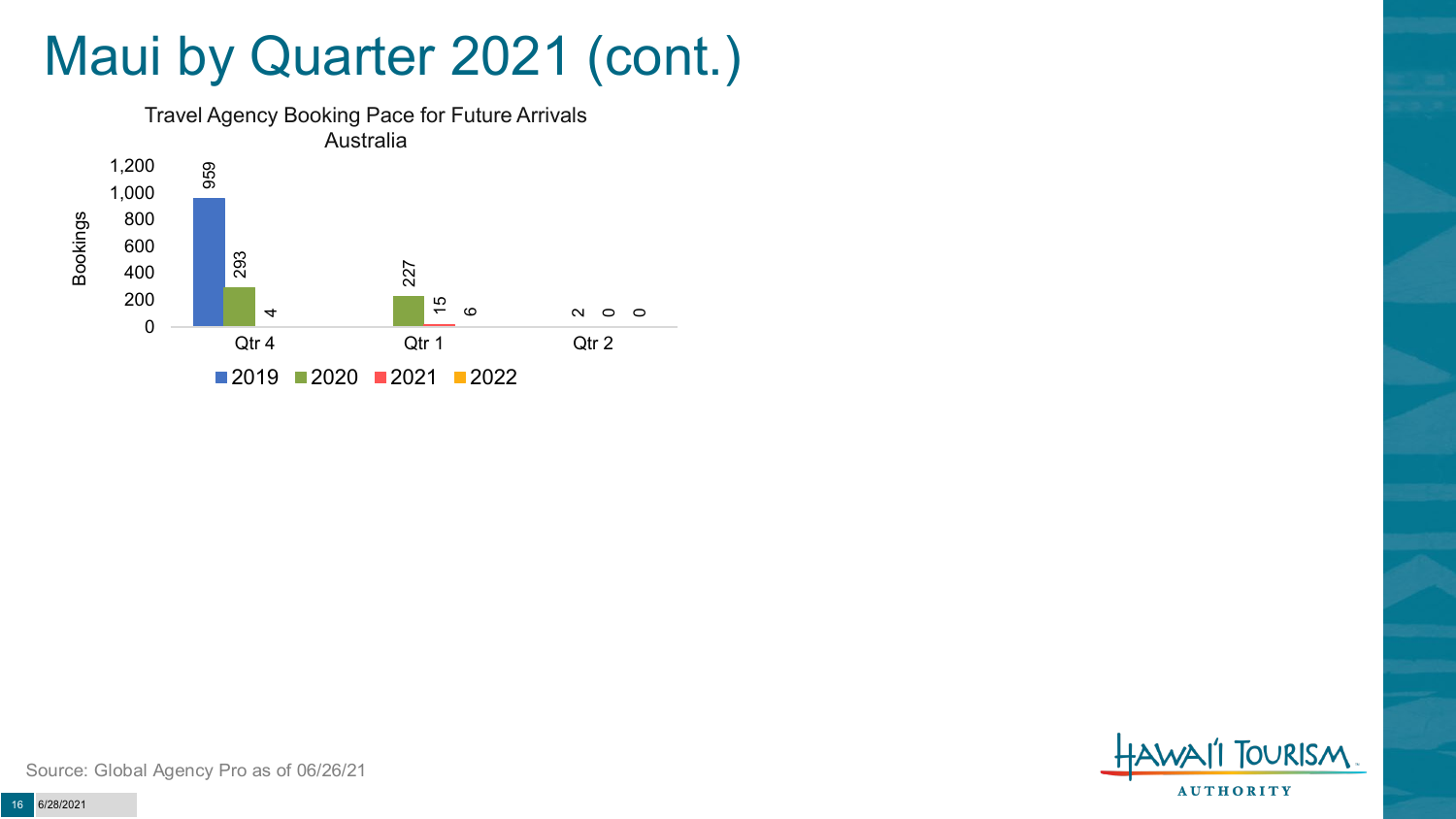# Moloka'i by Month 2021









Bookings





Source: Global Agency Pro as of 06/26/21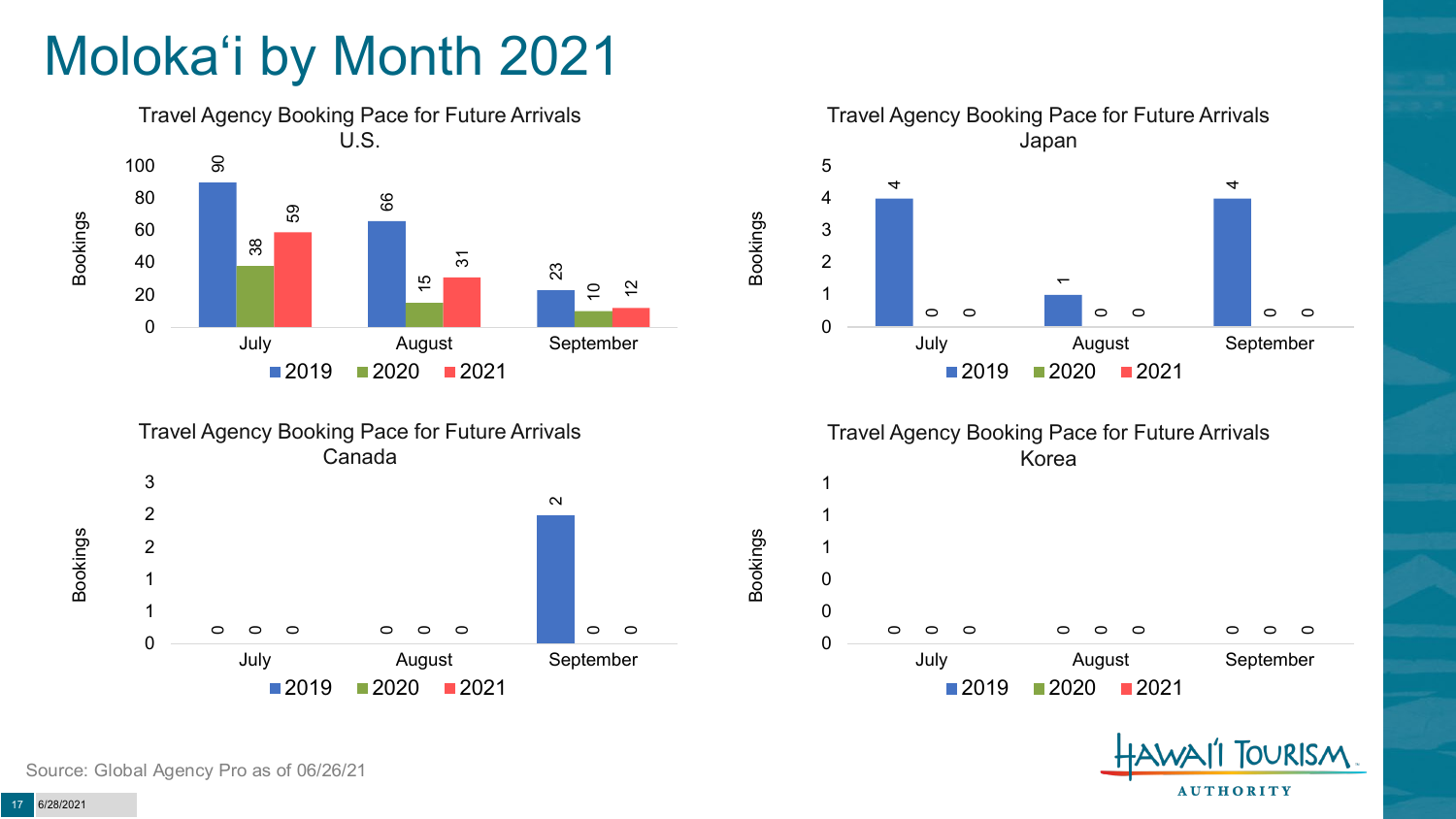# Moloka'i by Month 2021 (cont.)



**TOURISM AUTHORITY** 

Source: Global Agency Pro as of 06/26/21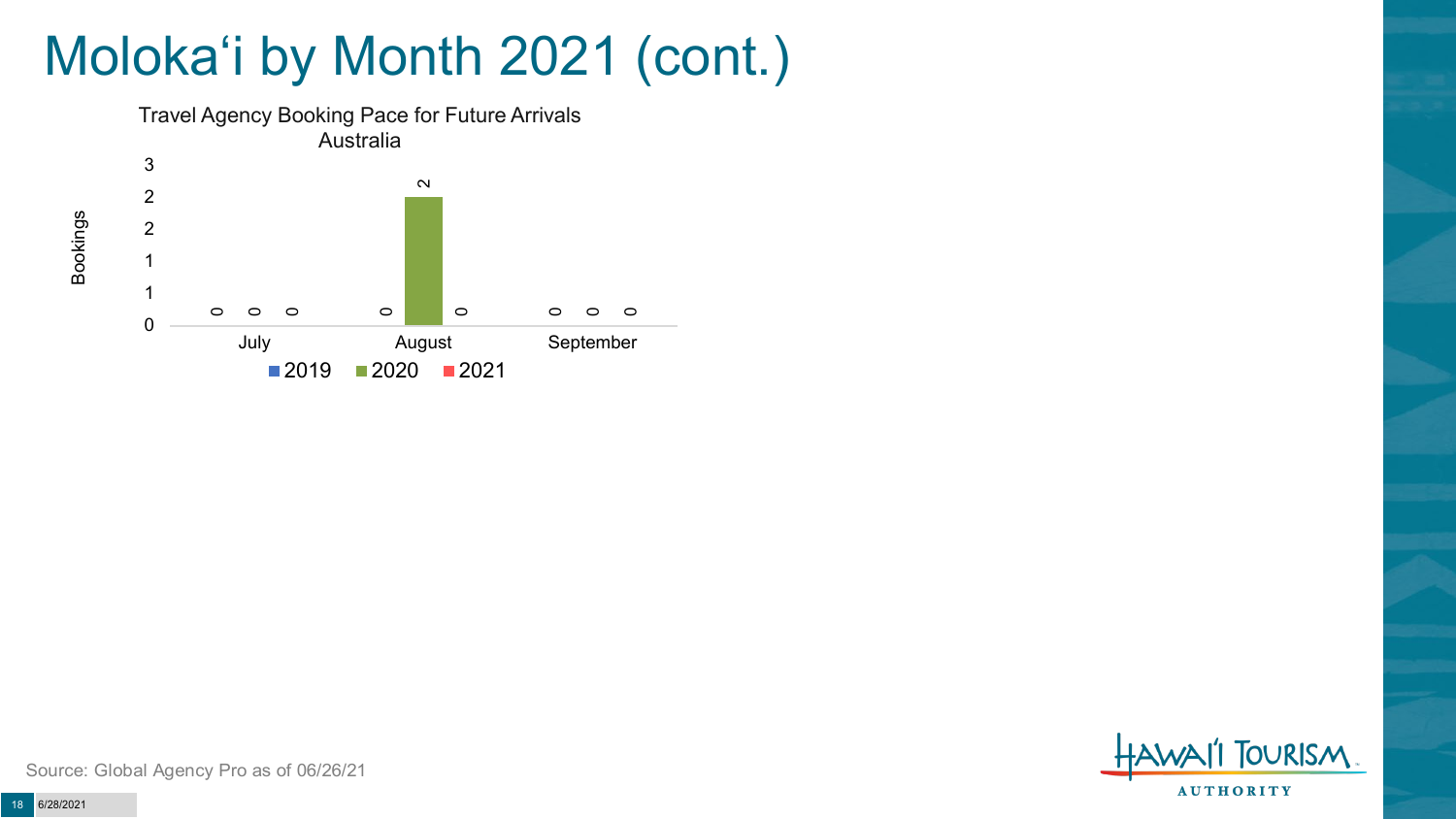## Moloka'i by Quarter 2021







2020 2021 2022

**OURISM** 

**AUTHORITY** 

Source: Global Agency Pro as of 06/26/21

6/28/2021

Bookings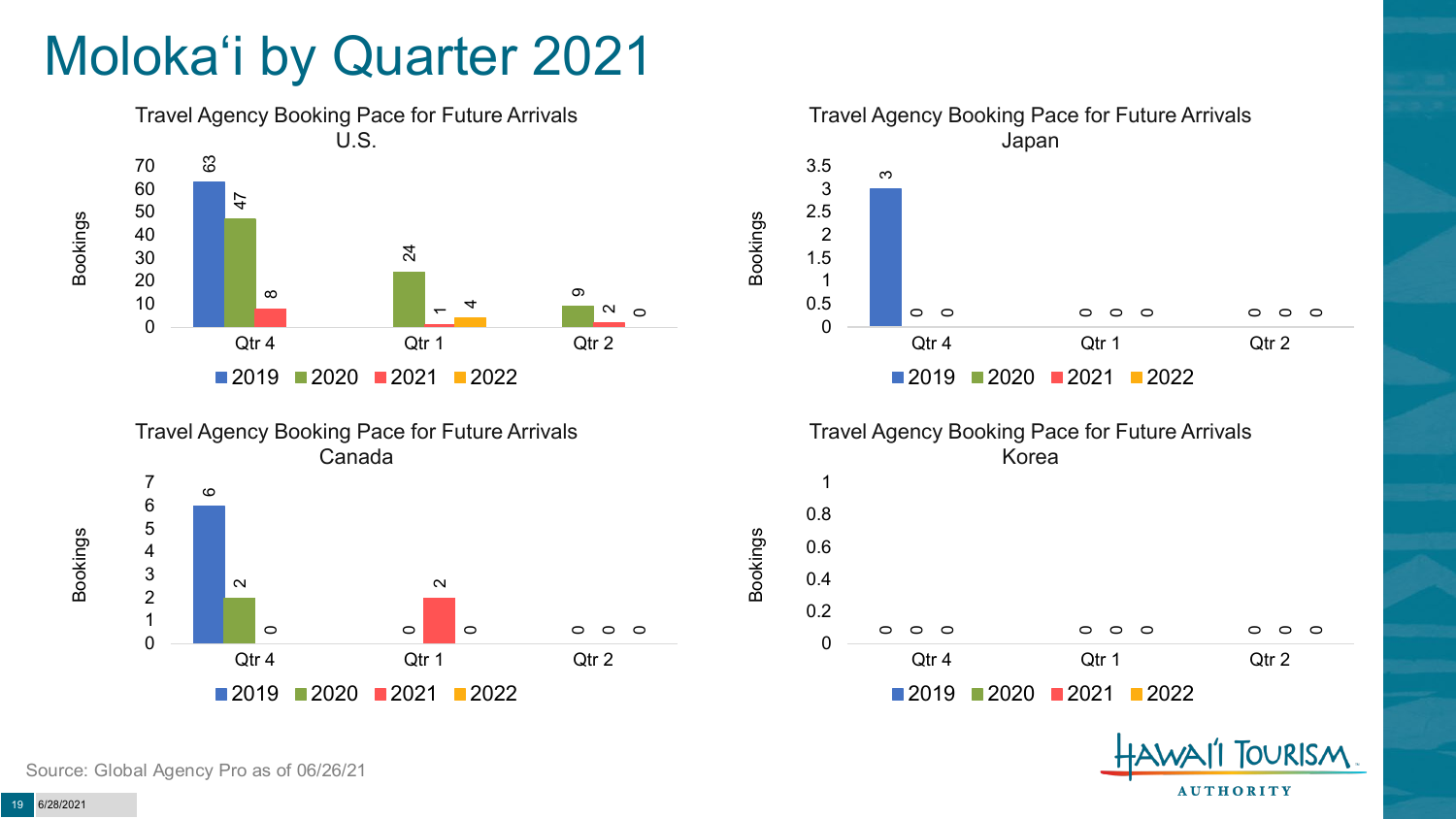### Moloka'i by Quarter 2021 (cont.)





Source: Global Agency Pro as of 06/26/21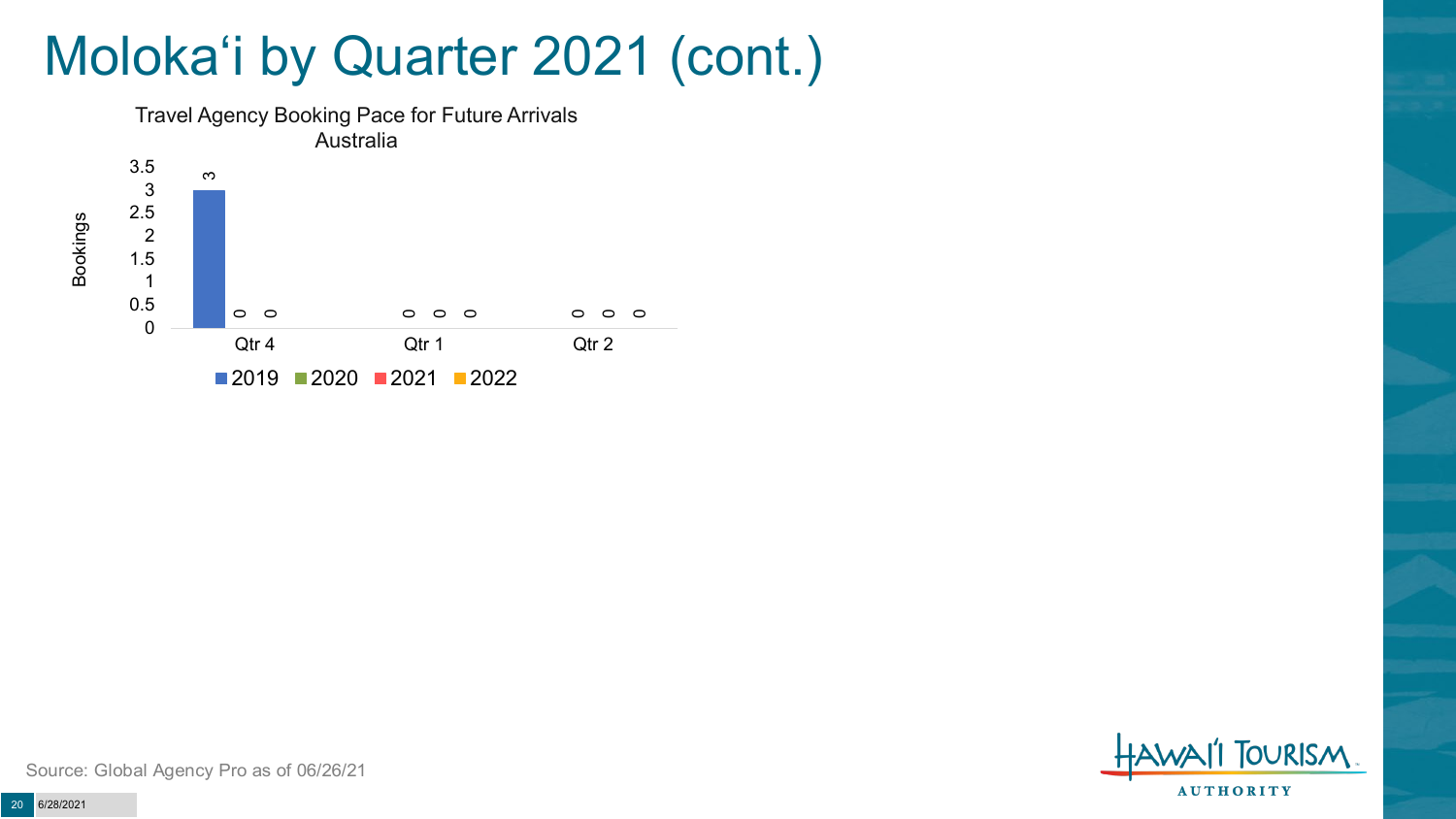## Lāna'i by Month 2021







Travel Agency Booking Pace for Future Arrivals Korea

Bookings





Source: Global Agency Pro as of 06/26/21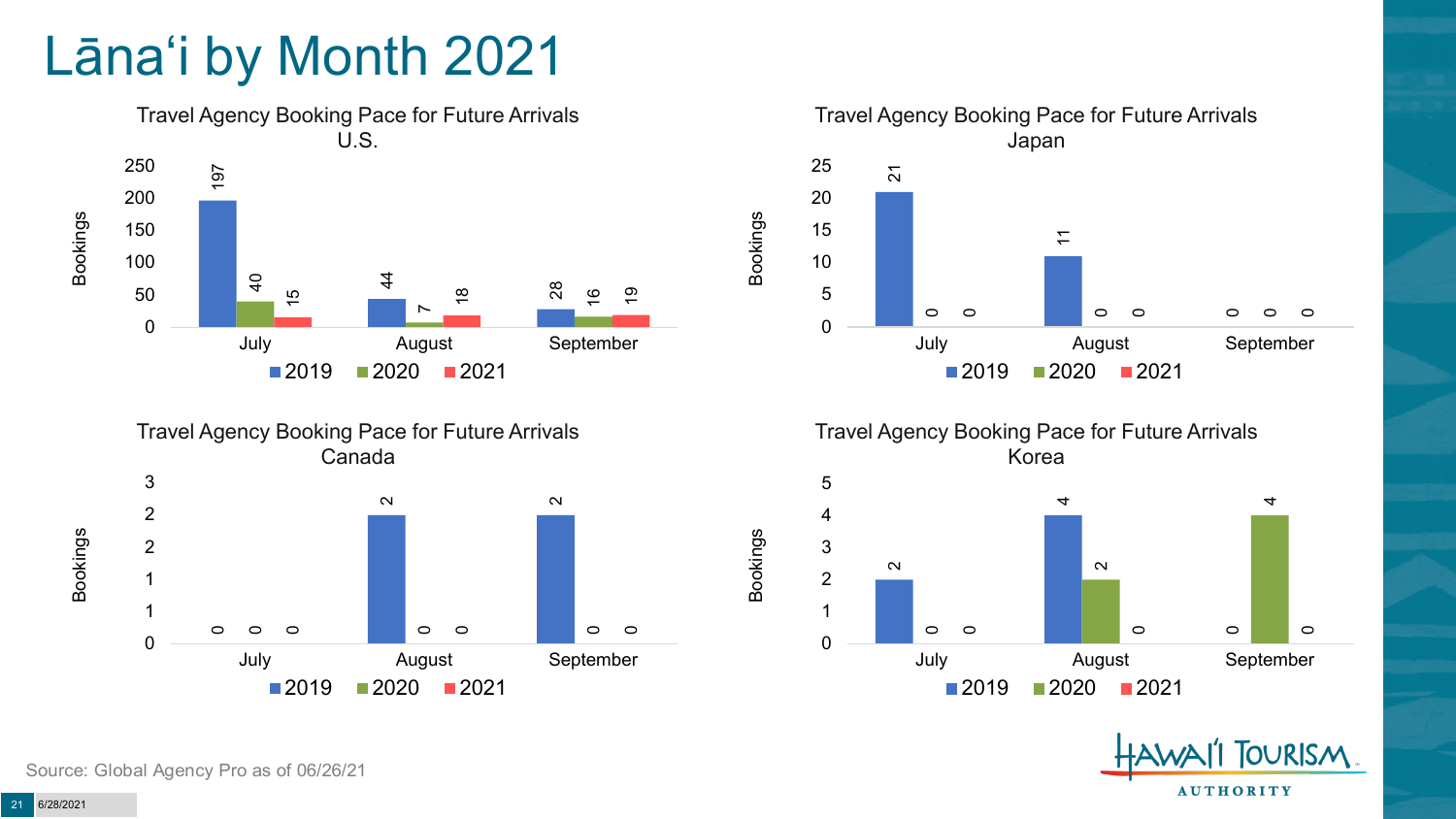# Lāna'i by Month 2021 (cont.)



**TOURISM AUTHORITY** 

Source: Global Agency Pro as of 06/26/21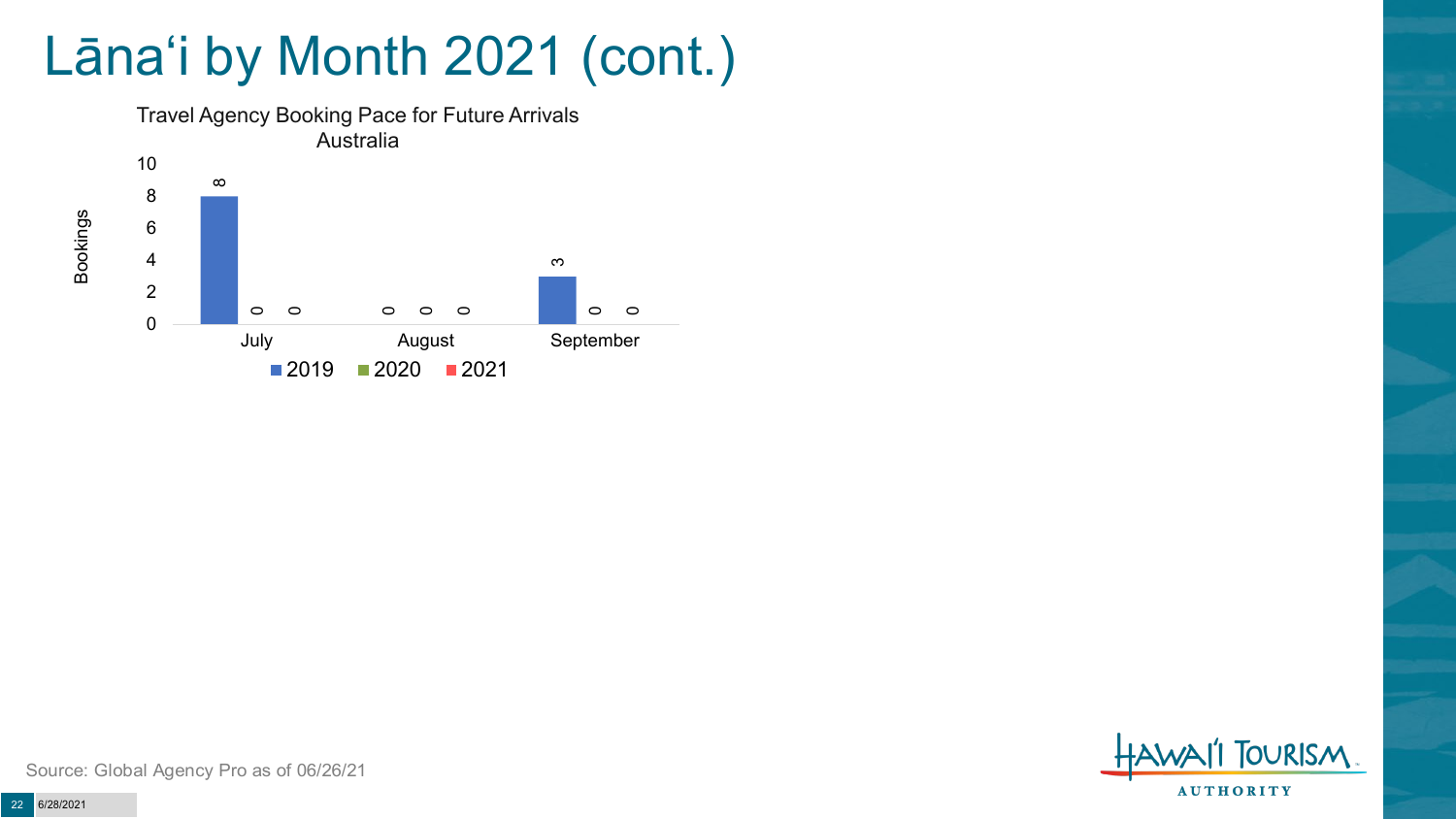#### Lāna'i by Quarter 2021



**OURISM** 

**AUTHORITY** 

Source: Global Agency Pro as of 06/26/21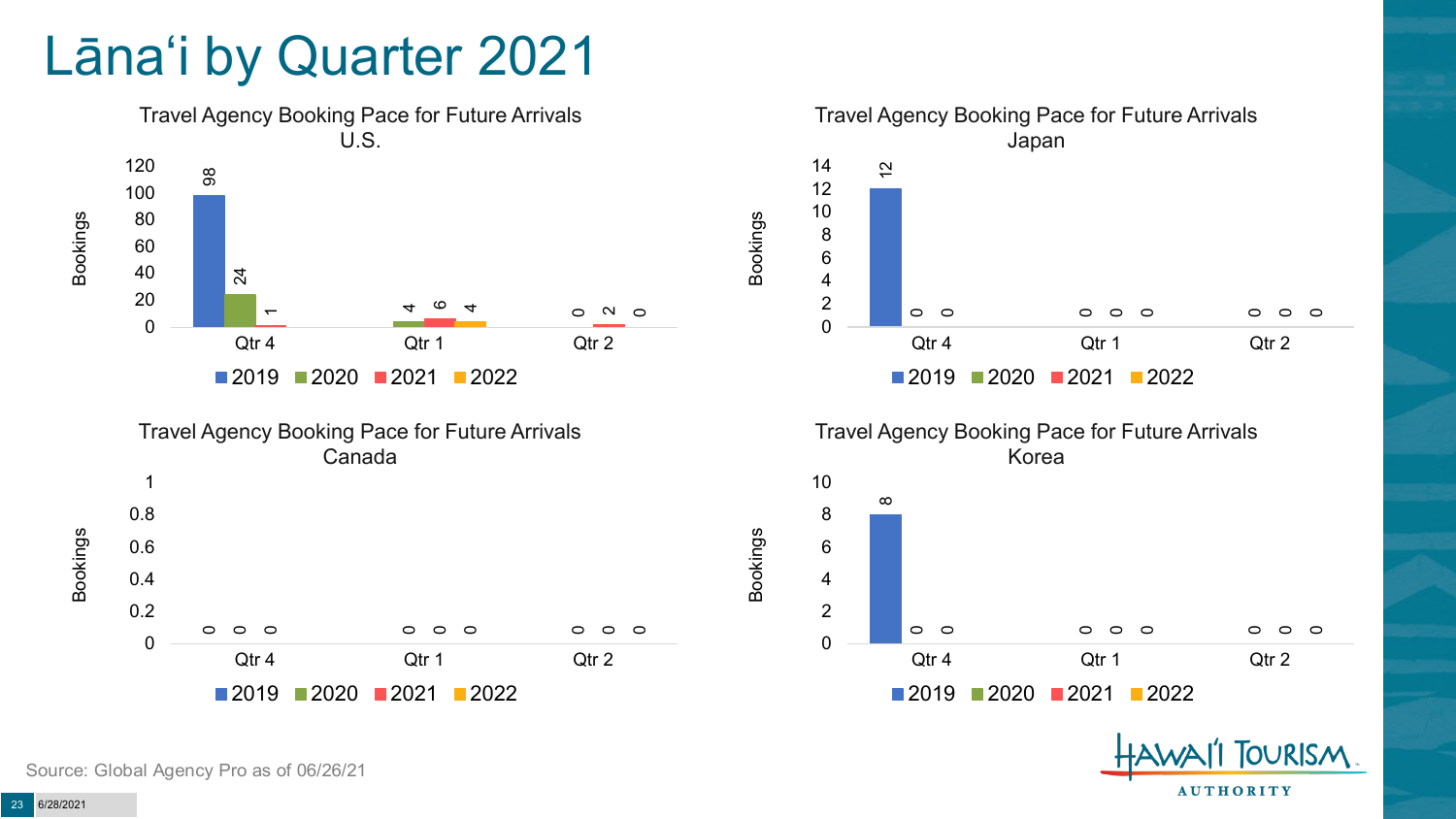### Lāna'i by Quarter 2021 (cont.)





Source: Global Agency Pro as of 06/26/21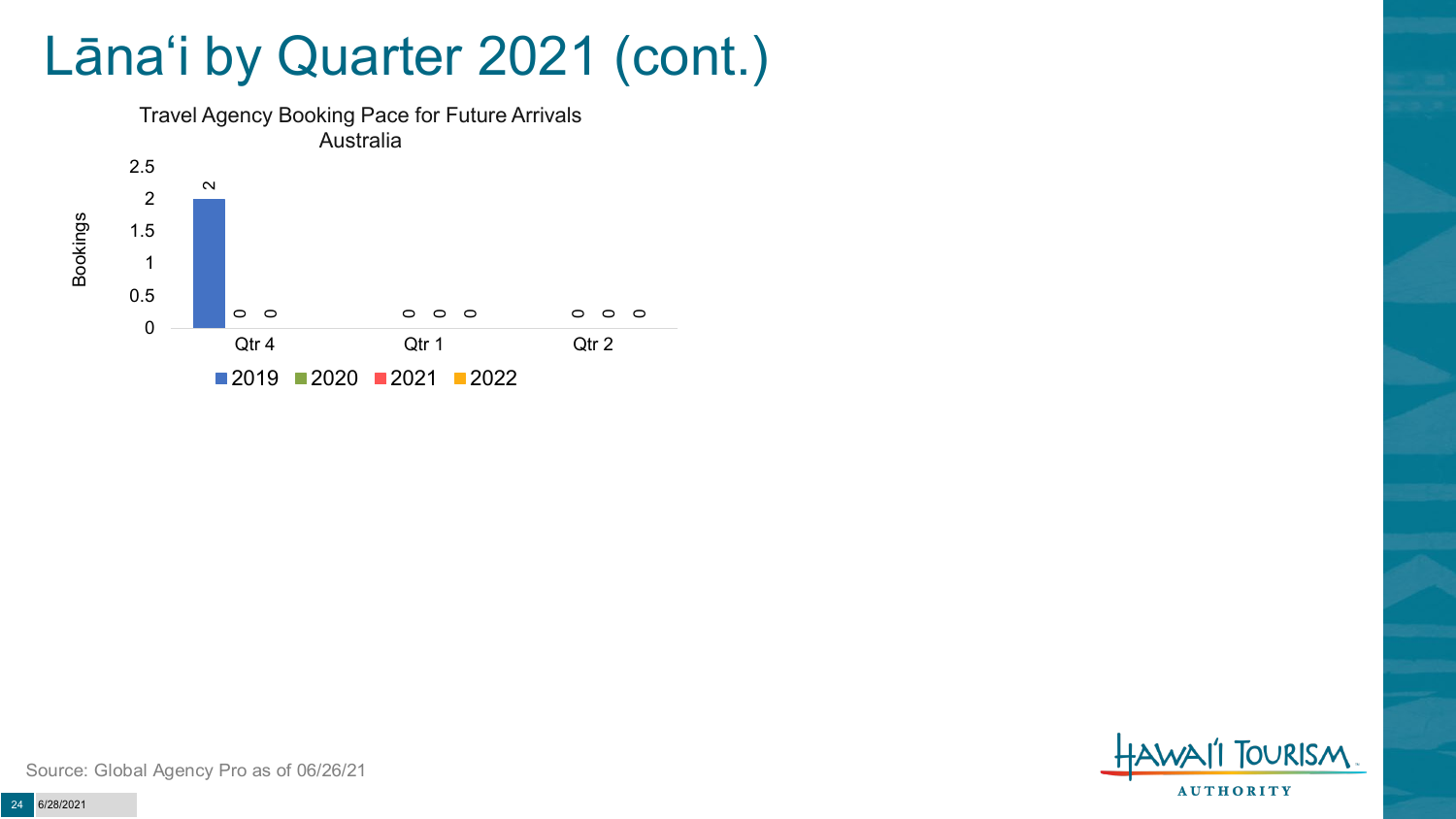# Kaua'i by Month 2021





Travel Agency Booking Pace for Future Arrivals



Travel Agency Booking Pace for Future Arrivals Korea

Bookings





Source: Global Agency Pro as of 06/26/21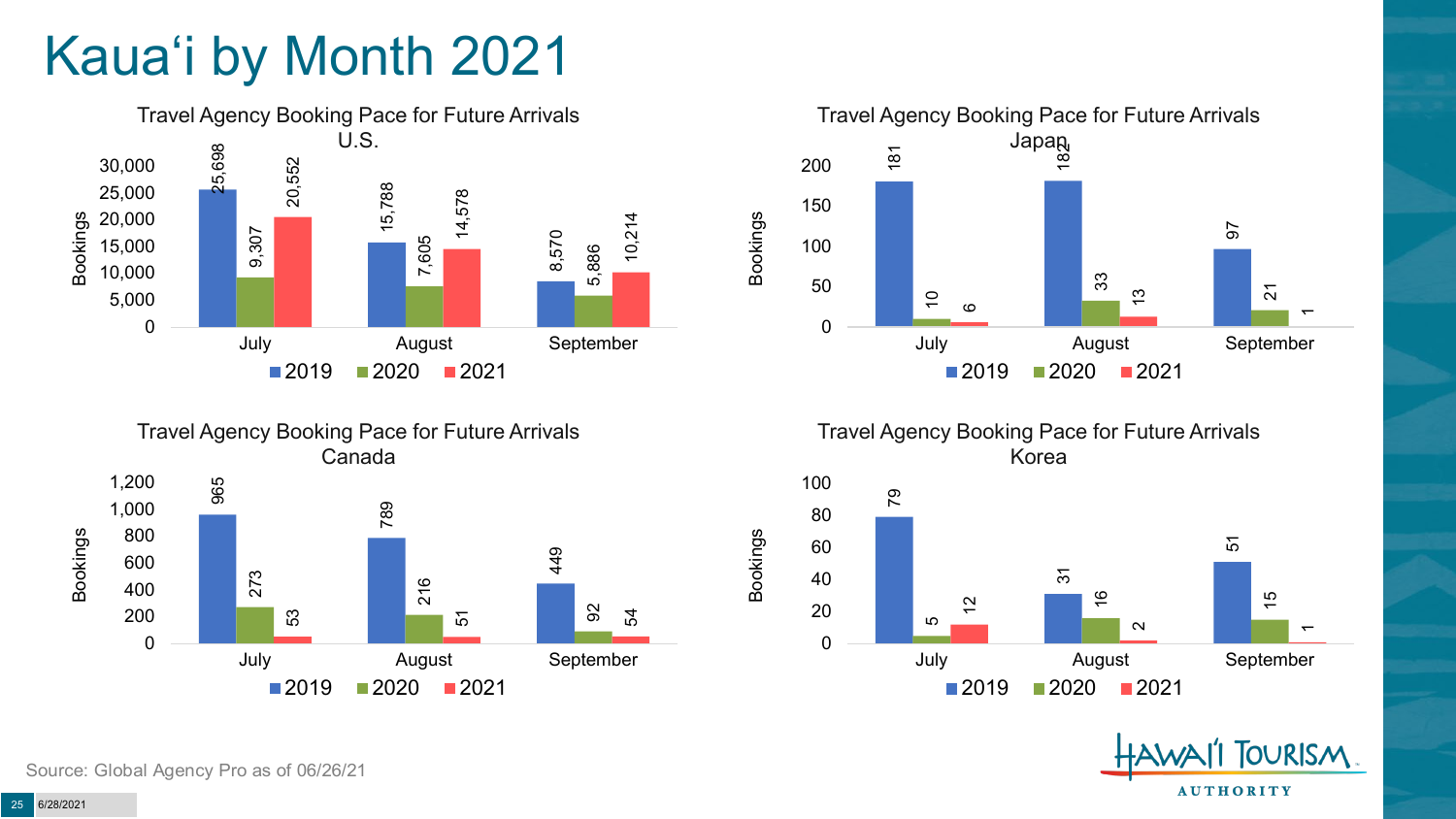# Kaua'i by Month 2021 (cont.)



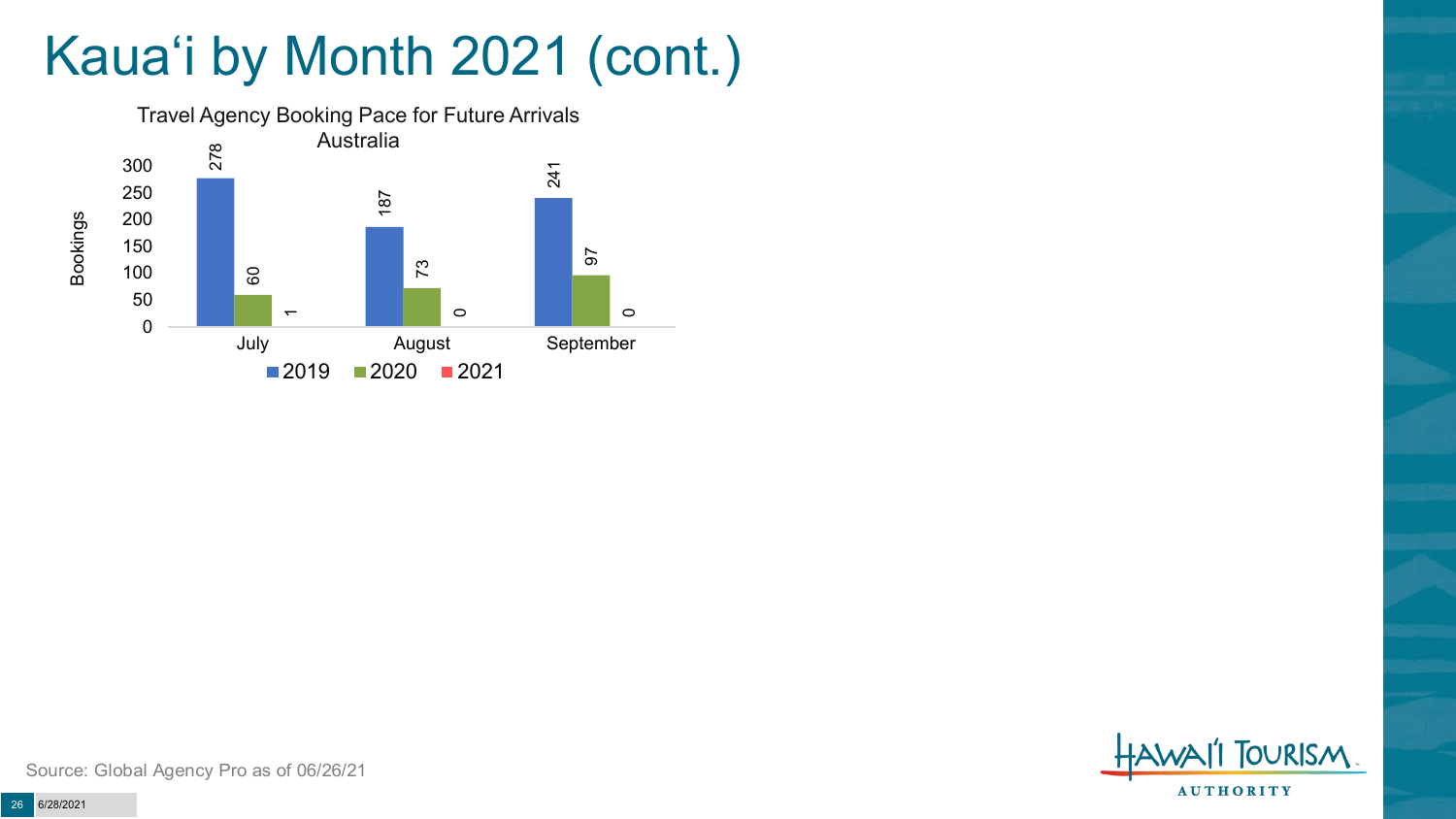### Kaua'i by Quarter 2021





Travel Agency Booking Pace for Future Arrivals Japan 115  $\frac{4}{4}$  $\overline{4}$  $\sim$ ဖ  $\circ$  $\circ$ ഥ ഥ 0 20 40 60 80 100 120 140 Qtr 4 Qtr 1 Qtr 2 ■2019 2020 2021 2022

Bookings



**FOURISM** 

**AUTHORITY** 

Source: Global Agency Pro as of 06/26/21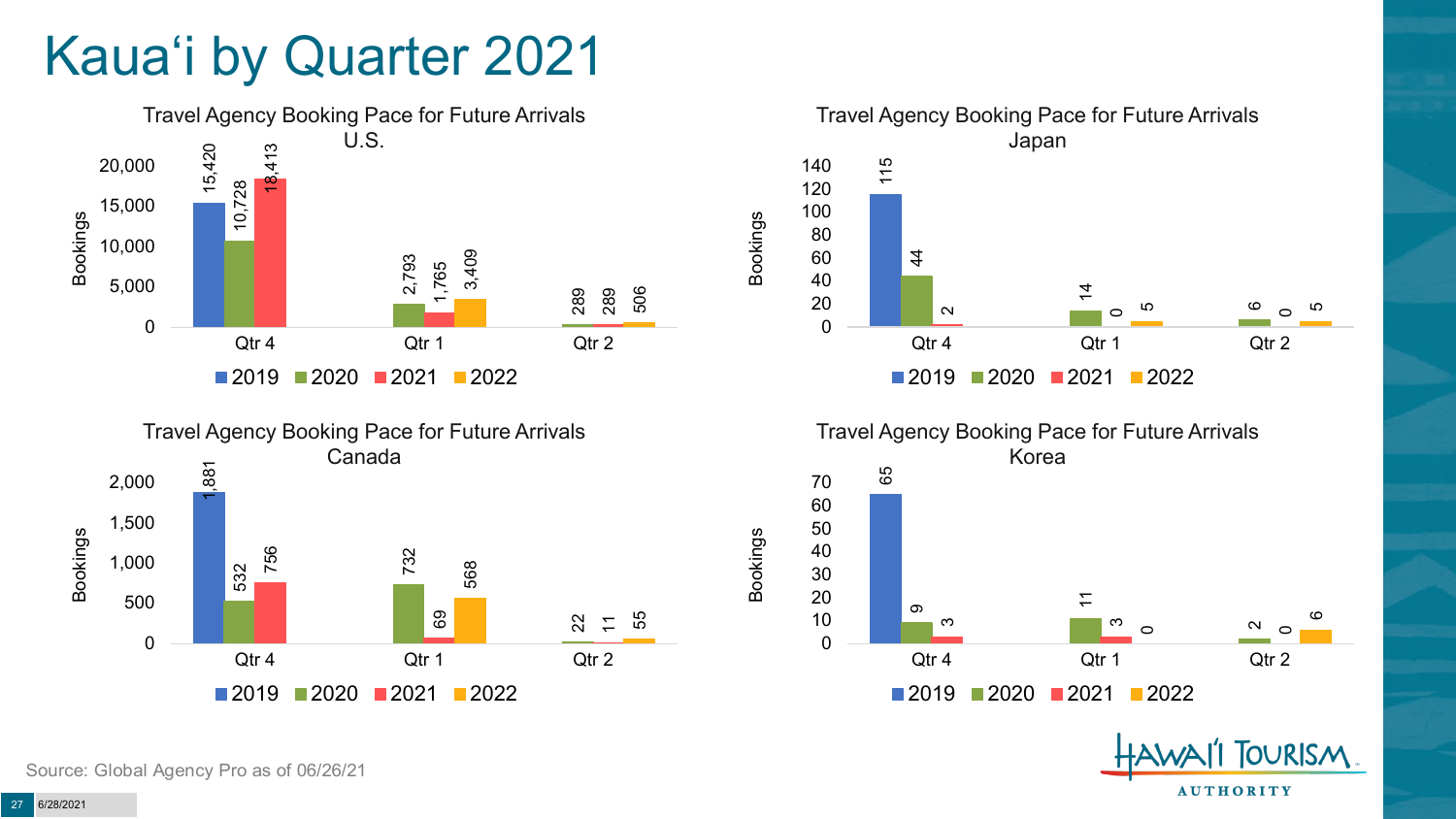### Kaua'i by Quarter 2021 (cont.)



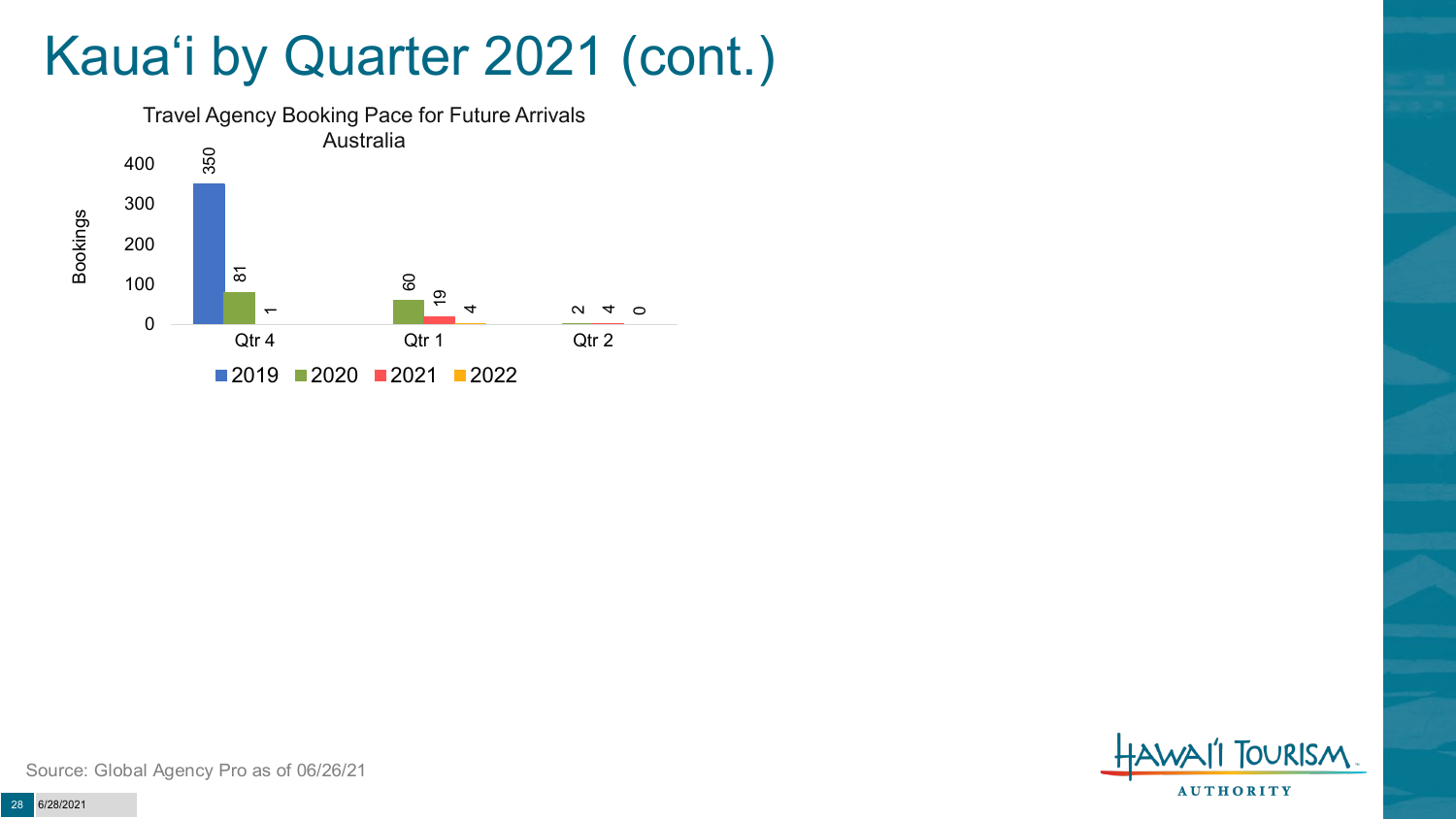# Hawai'i Island by Month 2021







Travel Agency Booking Pace for Future Arrivals Korea 496 600

Bookings



**TOURISM AUTHORITY** 

Source: Global Agency Pro as of 06/26/21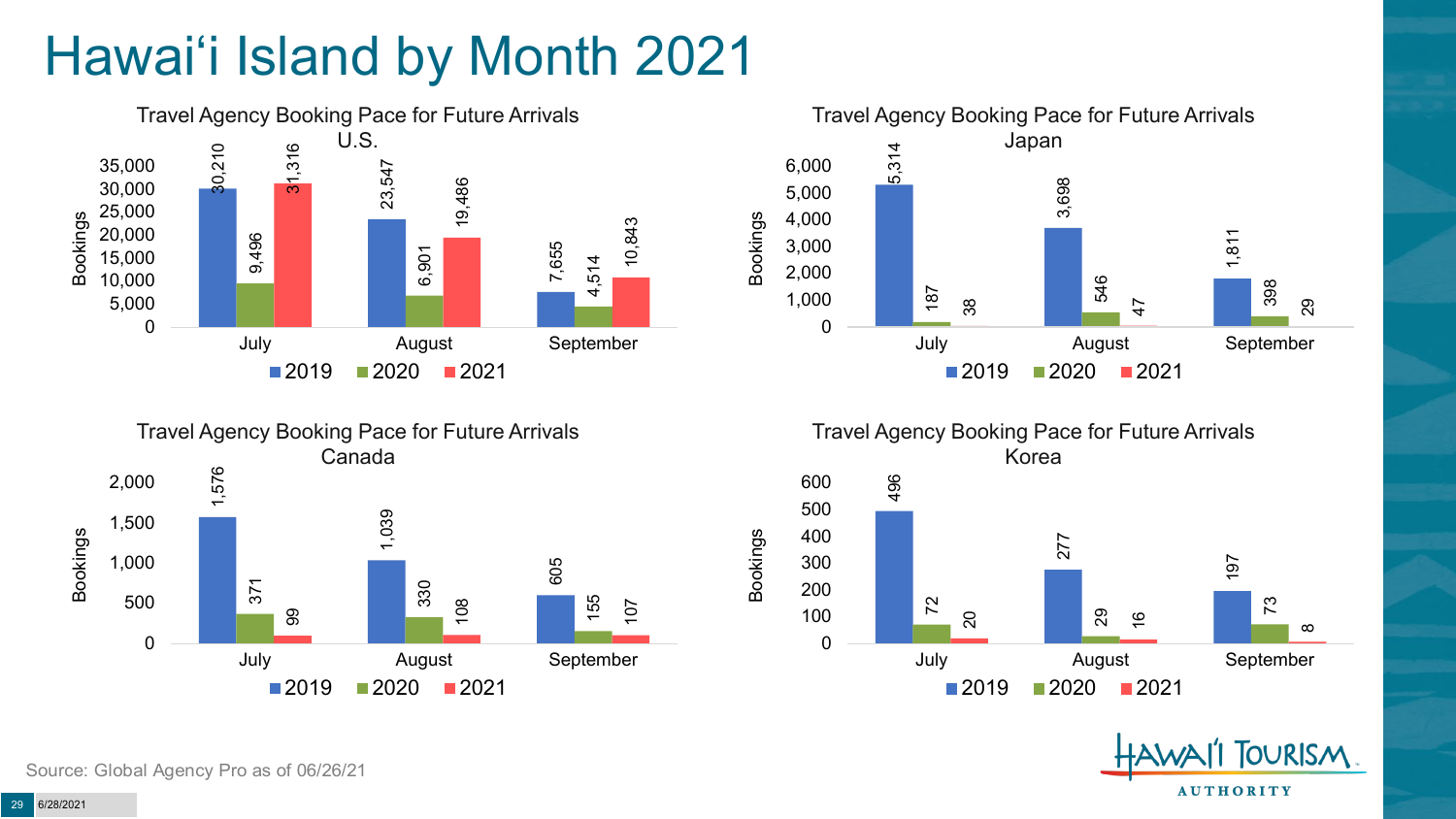# Hawai'i Island by Month 2021 (cont.)



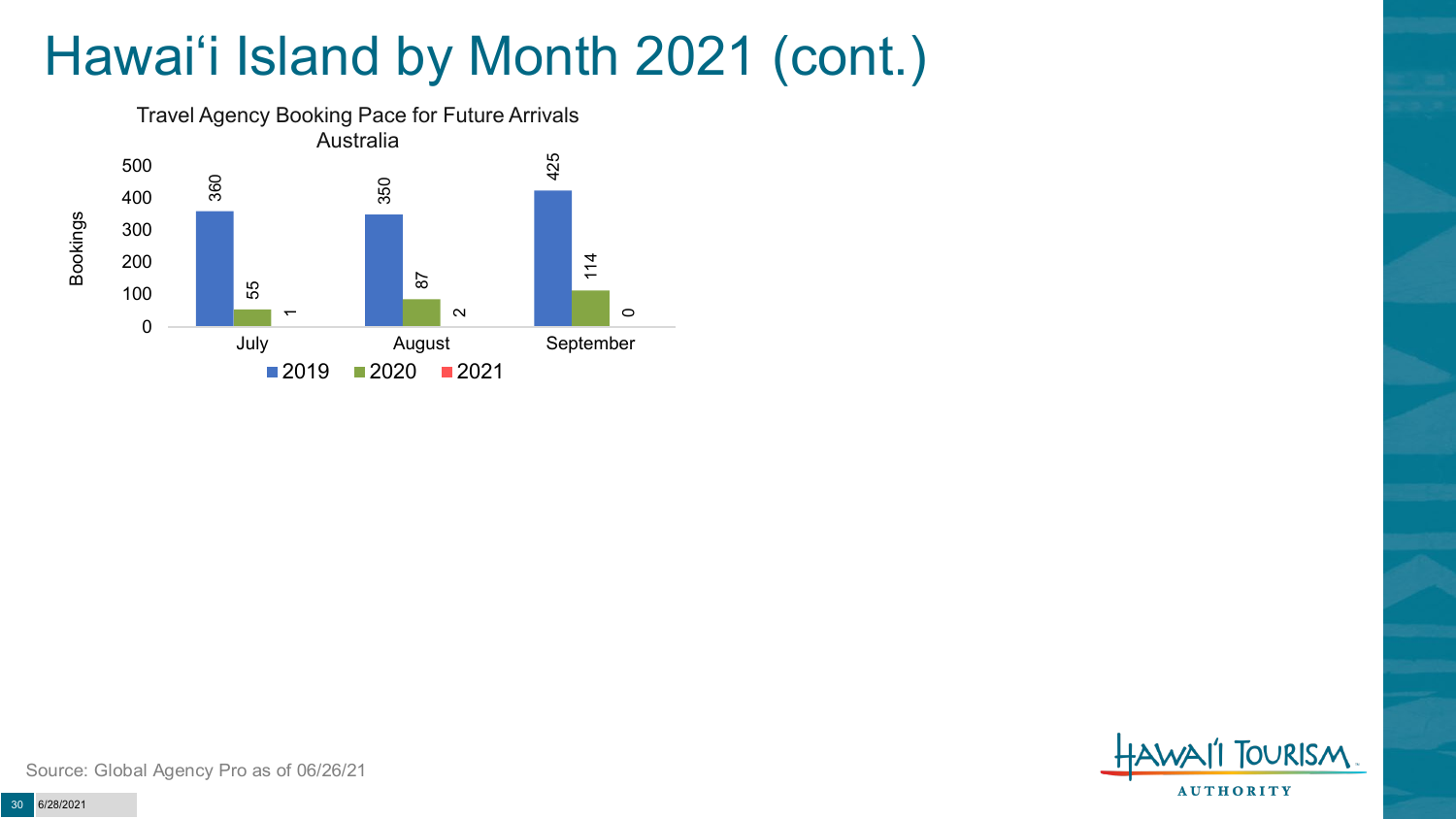# Hawai'i Island by Quarter 2021









**FOURISM** 

**AUTHORITY** 

Source: Global Agency Pro as of 06/26/21